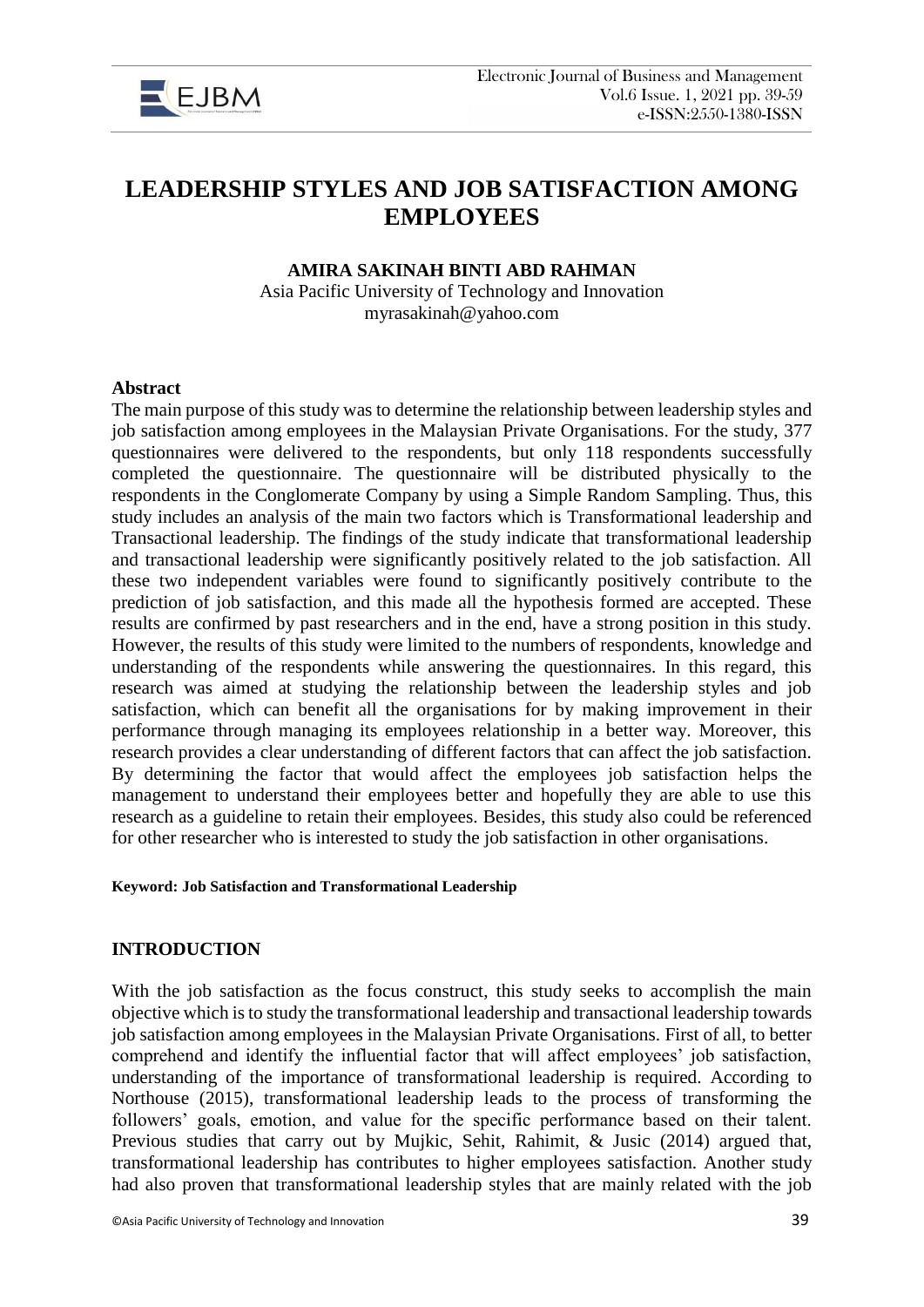satisfaction of employees (Ahmad et al., 2013). However, there still exists some ambiguity to prove that transformational leadership will influence job satisfaction among employees.

Transactional leadership is one where leaders offer rewards to followers for their excellent performance and give the punishment for their poor performance. According to study done by Ahmad et al., (2013) have found that the transactional leadership has the significant relationship with the job satisfaction of employees. Another study had also proven that there is a positive relationship between transactional leadership and employees' job satisfaction (Hongnou et al. 2014; Rizi et al. 2013; and Janssen & Yperen 2004). However, according to Ali et al., (2013), there is a non-significant relationship between transactional leadership and employees' job satisfaction.

Job satisfaction is the basic to the accomplishment of an organisation and human capital are important asset of an organisation to sustain competitive advantage. According to Javed, Jaffari, & Rahim (2014) argued that, the job satisfaction is a way to attract and retain the best people in the organisation. In other literature, job satisfaction has been argued as a strong predictor of overall individual well-being (McCann, Graves, & Cox, 2014). However, the effects of transformational leadership and transactional leadership on job satisfaction have not been empirically tested. Therefore, this study will be undertaken to find the relationship between transformational leadership and transactional leadership towards job satisfaction among employees in the Malaysian Private Organisations? To study the relationship between leadership styles and job satisfaction among employees in the Malaysian Private Organisations

#### **2.0 LITERATURE REVIEW**

#### 2.1 Job Satisfaction

As it was mentioned above, job satisfaction is a crucial factor for the function of an organisation and it is likely to be affected by the organisations leadership and internal culture. Locke (1976) defined job satisfaction as *"a positive emotional state that is achieved by one's job or job experiences".* Follow by a simplify definitions by Spector (1997), job satisfaction as the feeling of satisfaction or dissatisfaction of people toward their job. Based on previous study that carried out by Bushra et al. (2011), job satisfaction can be describe as the emotional responses of individuals towards their work or workplace and these emerge from employee's experiences. However, some researchers also claim that job satisfaction is affected by factors such as absenteeism, high turnover, and participation in decisions-making, grievance expression, tardiness, low morale and quality improvements (Lee  $&$  Ahmad, 2009). As suggested by the Mberia & Midigo (2016), according to the researcher on job satisfaction, the factors that might contribute to the job satisfaction of an employees are through the wages, benefits, accomplishments, acknowledgement, communication, working job conditions, job importance, independence, co-workers, professionalism, relationship, organisational climate, relationships, working for a reputable agency, positive, job security, workplace flexibility team environment, supervisor support, and genetic factors by Mosadegh Rad & Yarmohammadian (2006). Furthermore, Sulieman Ibraheem et al., (2011) also claim that the leadership style is the main factors that determine employees' job satisfaction.

# 2.2 Transformational leadership style

Transformational leadership is a style of leadership where a leader works with the rest of the staff members to identify needed change, creating a vision to guide the change through inspiration, and executing the change in tandem with committed members of a group (Northouse, 2015). Previous study argued that, transformational leaders bring positive and valuable changes in employees (Ali, Syed & Arshad, 2012). Leaders who are able to apply this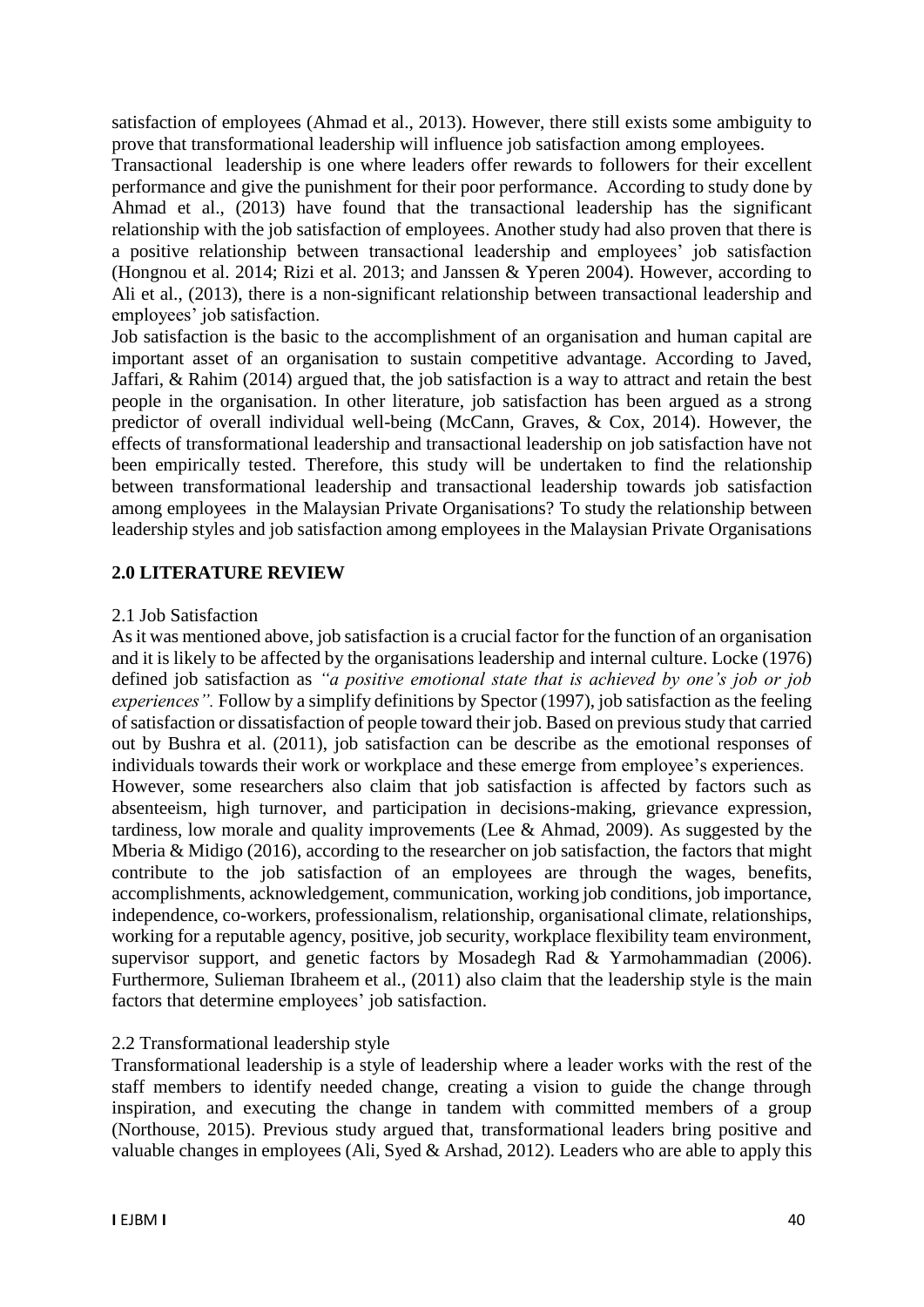kind of leadership are more focuses on transforming their subordinates to help each other, to encourages and be harmonious, and to pay attention to organisation as a whole.

In an article written by Bass and Riggio (2006), there were four dimensions of transformational leadership. These are idealized influence, inspirational motivation, intellectual stimulation and individualized consideration. Idealized influence is the dimension which refers to leaders who act as strong role models for their subordinates due to their exceptional abilities and high principle of ethical and moral conduct. Inspirational motivation is includes the development and communication of an appealing vision, using symbols and images to focus the efforts of subordinates. Moreover, intellectual stimulation is refers to the type of dimensions relates to motivating and inspiring followers to work in achieving organisation's goals. While, individualized consideration is the behavior includes the provision of support, encouragement, coaching, delegation, advice and feedback for use in the followers' personal development.

#### 2.4 Relationship between Transformational leadership and Job Satisfaction

Several empirical studies have proven that the positive relationship between transformational leadership and job satisfaction. A study done by Sulieman Ibraheem, et al. (2011) showed that there are relationship between transformational leadership and job satisfaction. Similarly Bateh & Heyliger (2014) argued that, there was relationship between transformational leadership style and employees satisfaction. Therefore, it important for transformational leaders to encourages and motivates their employees to think in a creative way and innovation way.

In other words, transformational leadership can lead to higher levels of employee satisfaction than those who are either indifferent or unconcerned with their subordinates (Metwally & Elbishbishy, 2014). The researchers also suggested that leadership that is concerned only with the output of the employees and do not take into consideration the feelings of its follower failed to attain best effort of the employee (Cumming et al., 2010). Hence, transformational leadership should be adopted to improve employee's satisfaction. However, Givens (2008) argued that, transformational leaders inspire employees to work harder and providing them with the idea of a common vision related to their personal evolvement and completion. Therefore, majority of the previous studies had highlighted that transformational leadership give a positive impact on job satisfaction. Hypothesis 1 (H1) is proposed as follows:

# **H1: There is a relationship between Transformational leadership style and job satisfaction.**

2.5 Relationship between Transactional leadership and Job Satisfaction

The study on transactional leadership has been increase to include as variables. Past researches have investigated the relationship between transactional leadership and job satisfaction. A study done by Hongnou et al. (2014) proven that there is a significant and positive relationship between transactional leadership and job satisfaction. It influenced by factors of achievement, recognition, salary, advancement, working conditions and relationship with others. Based on previous study done by Rizi et al. (2013) argued that, there was a positive relationship between transactional leadership and job satisfaction.

However, some researchers also claim that employee job satisfaction is not dependent upon the transactional leadership style. According to Ali et al. (2013), there was no significant relationship between job satisfaction and transactional leadership style. Voon et al. (2011) also conducted a research in public sector organisations in Malaysia in order to examine the influence of leadership styles on job satisfaction. Specifically, the results indicated that there was no significant relationship between transactional leadership and job satisfaction. Therefore, as majority of the studies have shown that transactional leadership has a positive influence on job satisfaction, hypothesis 2 (H2) is proposed as follows:

**H2: There is a relationship between Transactional leadership style and job satisfaction.**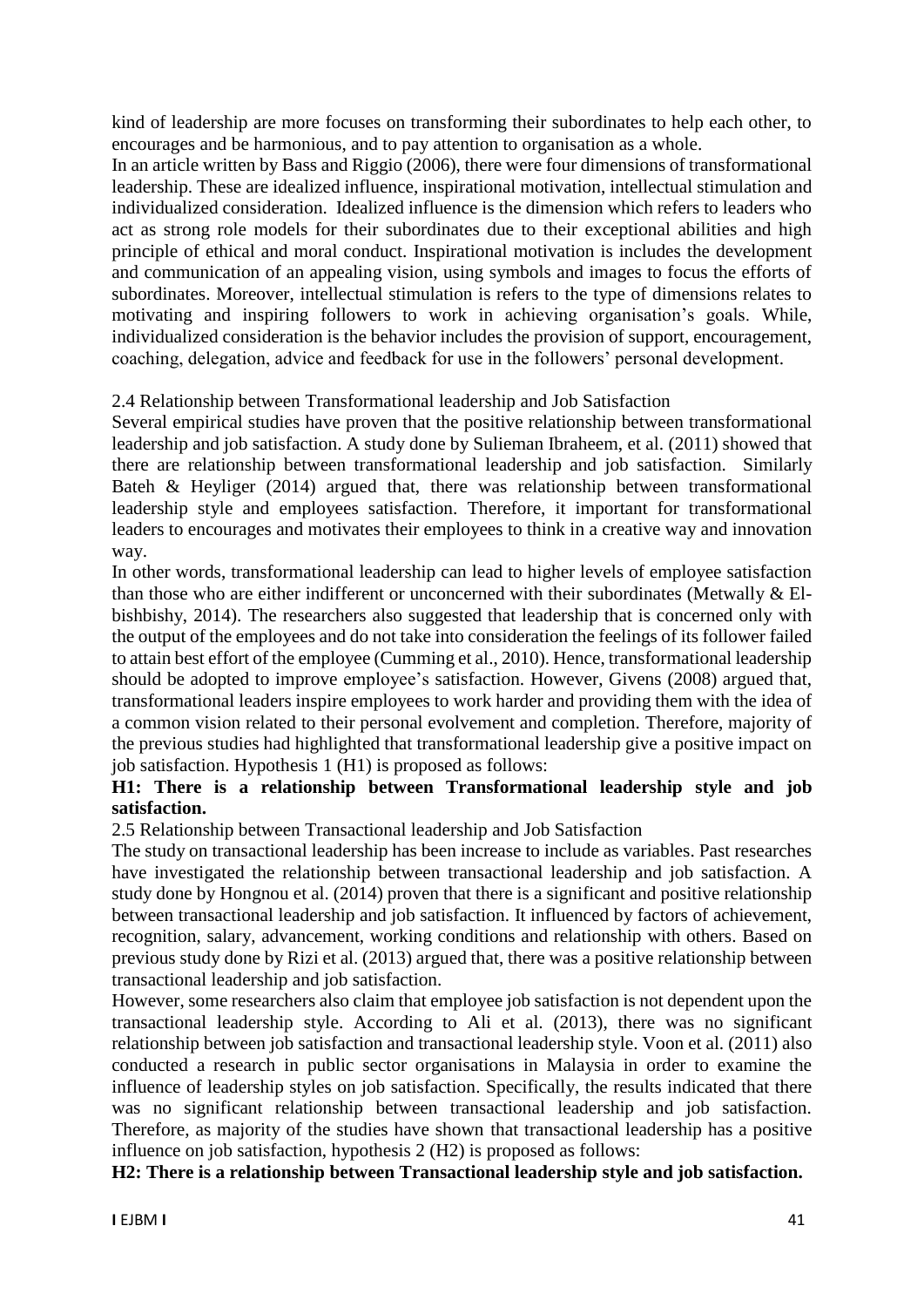#### 2.6 Model

#### 2.6.1 Family Resource Management Model

The Family Resource Management Model is the model that developed by Deacon and Firebaugh (1998), explain how people make financial decisions and develop financial behaviors. The model consists of input, throughput, and output. Input refers to the resources available to households and demands placed upon those resources. Throughput consists of the internal managerial process of planning and implementing behaviours that connect input and output. Output refers to the sense of wellbeing derived from demands being met, through inputs and throughput combines to affect the output (Deacon & Firebaugh, 1998). The application of the Deacon and Firebaugh on job satisfaction (output) depends upon (a) transformational leadership style and (b) transactional leadership style. In other words, the output (job satisfaction) depends on the throughput.

#### 2.7 Theory

#### 2.7.1 Herzberg's two factor theory

Herzberg's two factor theory is the theory that introduces by Frederick Herzberg (1959). This theory is based on the belief that a satisfied employee is a productive employee. The two factors are classified into hygiene factors and motivational factors. Hygiene factors are known as the factors that characterize the context or environment of a person's work. It can be a cause of job dissatisfaction unless appropriately applied by an organisation. For instances, quality of supervision, pay, company policies, working conditions and job security. Motivational factors are known as satisfier and they are more concerned towards factors involved in performing the job such as recognition, promotion and achievement.

When applying the theory in this study, organisations can seek a long-term relationship with employees and at the same time expect the concern to be reciprocated. With the norm of reciprocity, employees will engage themselves and effective commitment in response to organisation and create an employee-organisation relationship. Hence, the theory did explain the link between employment relationship and it will affect the job satisfaction.

# **3.0 RESEARCH METHODOLOGY**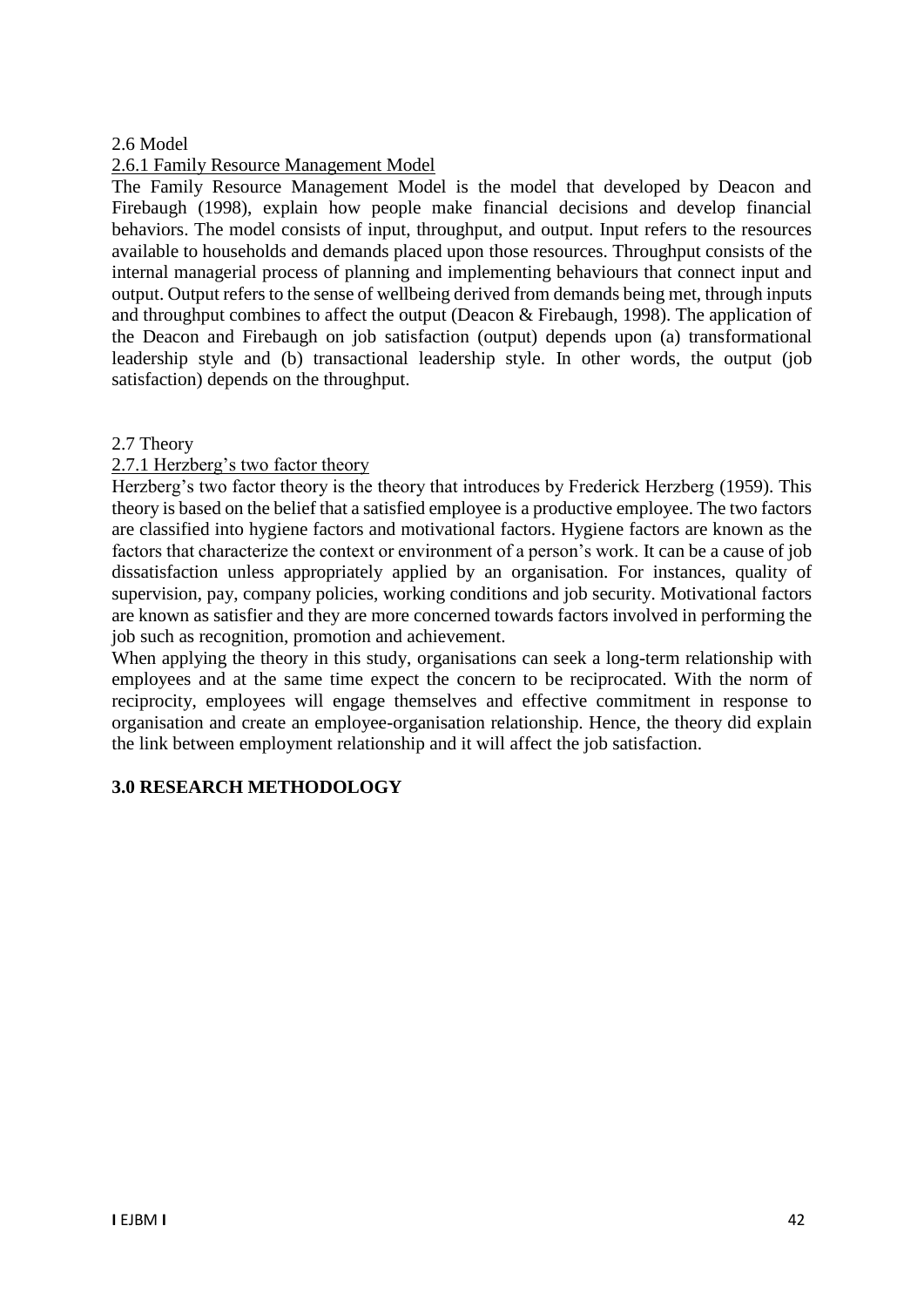#### 3.2 Research Framework



Figure 3.1: "The relationship between Leadership styles and Job satisfaction among employees in the Malaysian Private Organisations"

#### 3.3 Research Hypothesis Table 3.1: Research Hypothesis

| No.            | <b>Hypothesis Statements</b>                                                              | <b>Types of Hypothesis</b>                |  |
|----------------|-------------------------------------------------------------------------------------------|-------------------------------------------|--|
| H1             | There is a relationship between Transformational<br>leadership style and job satisfaction | Pearson Moment<br><b>Correlation Test</b> |  |
| H <sub>2</sub> | There is a relationship between Transactional<br>leadership style and job satisfaction    | Pearson Moment<br><b>Correlation Test</b> |  |

# 3.4 Data

In this research, primary data collection will be through distributing the questionnaire to the respondents. The questionnaires are adopted from previous studies and questionnaire will be distributed physically to the respondents. To collect data from this study, 377 questionnaires were delivered to the respondents in the Conglomerate Company by using a Simple Random Sampling. In simple random sampling, the researcher develops an accurate sampling frame, selects samples from sampling frame according to mathematically random procedure, then locates the exact sample that was selected for inclusion in the sample. After numbering all samples in a sampling frame, the researcher uses a list of random numbers to decide which sample to be selected.

In addition, the secondary data collection will be collected through the literature review of the past researchers. According to Saunders et al. (2012), secondary data is data that have already been collected for some other purpose, perhaps processed and subsequently stored. For this research, information was obtained from the reliable academic sources such as Asian Social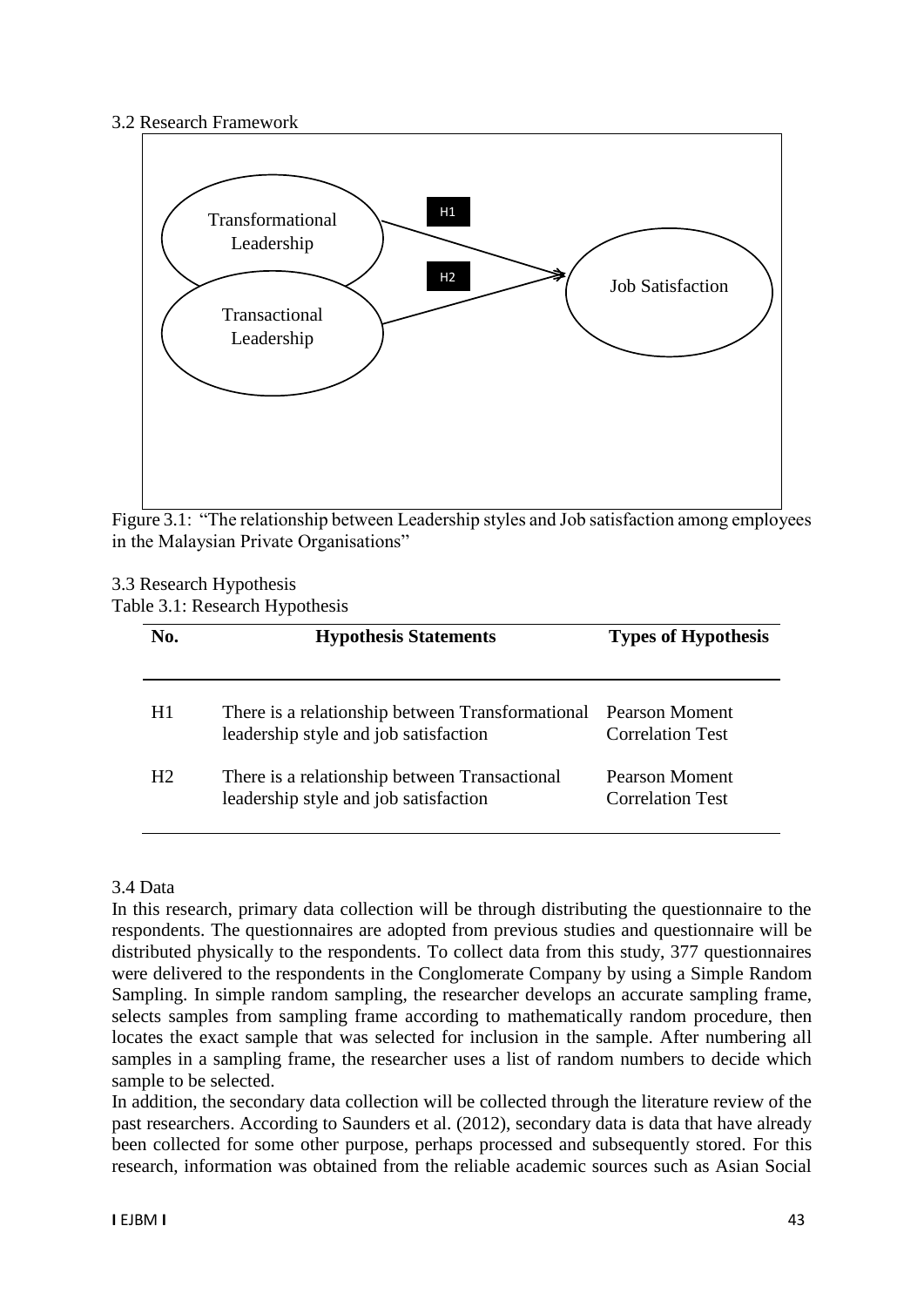Science, International Journal of Business and Management, Emerald Insight, ProQuest and Research Gate. The scope of literature review was mainly focused on the stated determinants that include Job satisfaction, Transformational leadership and Transactional leadership. To ensure the validity and reliability of the data, variables originated from the literature review will be further investigated through primary research.

This study was measured using an adopted version of the Multifactor Leadership Questionnaire (MLQ) developed by Avolio, Bass & Jung (1997) (Loganathan, 2013), scale to measure the transformational leadership among employees in the Malaysian Private Organisations, using five-point Likert scale. A total of 18 statements was read to the respondents to find out their opinion whether they agree or disagree. All the components of the scale are in a positive statement. Each item has been evaluated as "Always", "Fairly often", "Sometimes", "Once in a while" and Not at all". The scoring procedures were as follow: Five points were given if the respondent always with the statement. Four points were given if the respondent fairly often with the statement. Three points were given if the respondent sometimes with the statement. Two points were given if the respondent once in a while with the statement and one point was given if the respondent not at all with the statement. The highest score possible was thirty-three and the lowest was eighteen. Score range from 18-33 points. Greater the score indicates the more positive attitude towards transformational leadership of an individual.

For analytical purposes, those who scored below the mean score was categorized as "low" group while those who scored above mean score was categorized as "high" group. Lastly, the assessment of transformational leadership scale with 18 statements will be show in Table 3.2.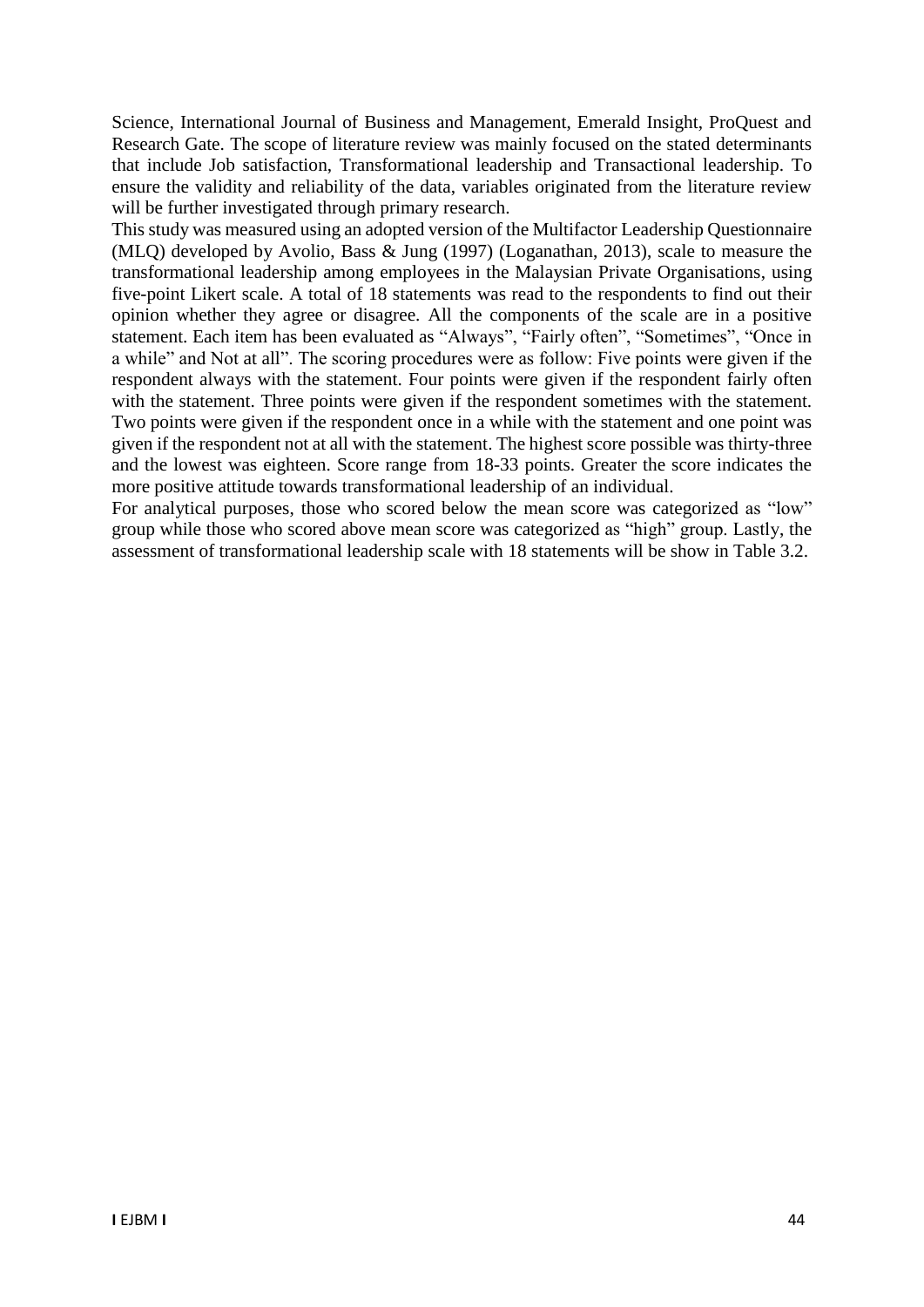| No. | <b>Statement</b>                                                      |  |  |  |  |
|-----|-----------------------------------------------------------------------|--|--|--|--|
| 1.  | Re-examines critical assumptions to questions when they are           |  |  |  |  |
|     | appropriate                                                           |  |  |  |  |
| 2.  | Talks about his/her most important values and beliefs                 |  |  |  |  |
| 3.  | Seeks differing perspectives when solving problems                    |  |  |  |  |
| 4.  | Talks optimistically about the future                                 |  |  |  |  |
| 5.  | Instils pride in me for being associated with him/her                 |  |  |  |  |
| 6.  | Talks enthusiastically about what needs to be accomplished            |  |  |  |  |
| 7.  | Stresses the importance of having a strong sense of purpose           |  |  |  |  |
| 8.  | Spends time teaching and coaching                                     |  |  |  |  |
| 9.  | Treats me as an individual rather than reoccur before taking action   |  |  |  |  |
| 10. | Demonstrates that problems must reoccur before taking action          |  |  |  |  |
| 11. | Considers the moral and ethical consequences of decisions             |  |  |  |  |
| 12. | Articulates a compelling vision of the future                         |  |  |  |  |
| 13. | Avoids making decisions                                               |  |  |  |  |
| 14. | Directs my attention towards failures to meet standards               |  |  |  |  |
| 15. | Suggest new ways of doing things                                      |  |  |  |  |
| 16. | Emphasizes the importance of having a collective sense of the mission |  |  |  |  |
|     |                                                                       |  |  |  |  |
|     |                                                                       |  |  |  |  |
| 17. | Expresses confidence that goals will be achieved                      |  |  |  |  |
| 18. | Gets me to do more than I am normally expected to do                  |  |  |  |  |

Table 3.2: Transformational leadership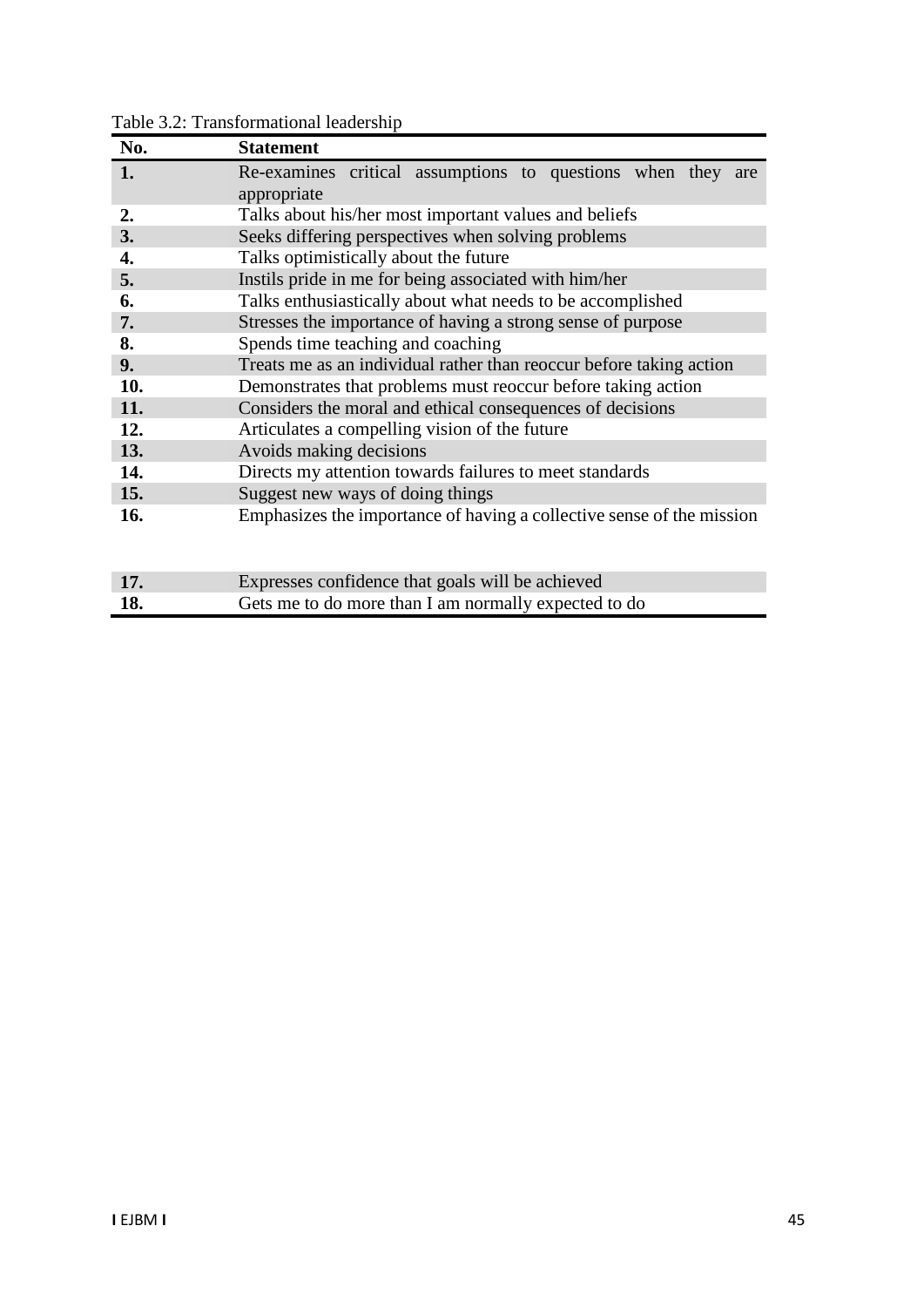#### 3.5.2 Transactional leadership

This study was measured using an adopted version of the Multifactor Leadership Questionnaire (MLQ) developed by Avolio, Bass & Jung (1997) (Loganathan, 2013), scale to measure the transactional leadership among employees in the Malaysian Private Organisations, using fivepoint Likert scale. A total of 11 statements was read to the respondents to find out their opinion whether they agree or disagree. All the components of the scale are in a positive statement. Each item has been evaluated as "Always", "Fairly often", "Sometimes", "Once in a while" and Not at all". The scoring procedures were as follow: Five points were given if the respondent always with the statement. Four points were given if the respondent fairly often with the statement. Three points were given if the respondent sometimes with the statement. Two points were given if the respondent once in a while with the statement and one point was given if the respondent not at all with the statement. The highest score possible was thirty-three and the lowest was eleven. Score range from 11-33 points. Greater the score indicates the more positive attitude towards transactional leadership of an individual.

For analytical purposes, those who scored below the mean score was categorized as "low" group while those who scored above mean score was categorized as "high" group. Lastly, the assessment of transactional leadership scale with 11 statements will be show in Table 3.3.

| No. | <b>Statement</b>                                                                  |
|-----|-----------------------------------------------------------------------------------|
| 1.  | Provides me with assistance in exchange for my efforts                            |
|     | Fails to interfere until problems become serious                                  |
| 3.  | Focuses attention on mistakes and deviations from standards                       |
| 4.  | Is specific about who is responsible for reaching performance targets             |
| 5.  | Waits for things to go wrong before taking action                                 |
| 6.  | Makes clear what one can expect to receive when performance goals<br>are achieved |
| 7.  | Goes beyond self-interest for the group                                           |
| 8.  | Acts in ways that builds my respect for him/her                                   |
| 9.  | Displays a sense of power and confidence                                          |
| 10. | Gets me to look at problems from different angles                                 |
| 11. | Uses methods of leadership that are satisfying                                    |

Table 3.3: Transactional leadership

# 3.5.3 Job Satisfaction

This study was measured using an adopted version of the Minnesota Satisfaction Questionnaire (MSQ), developed by Weiss, Dawis, England & Lofquist (1967) (Loganathan, 2013), scale to measure the job satisfaction among employees in the Malaysian Private Organisations, using five-point Likert scale. A total of 20 statements was read to the respondents to find out their opinion whether they agree or disagree. All the components of the scale are in a positive statement. Each item has been evaluated as "Very Satisfied", "Satisfied", "Neither Satisfied or Dissatisfied", "Dissatisfied" and Very Dissatisfied". The scoring procedures were as follow: Five points were given if the respondent very satisfied with the statement. Four points were given if the respondent satisfied with the statement. Three points were given if the respondent neither satisfied or dissatisfied with the statement. Two points were given if the respondent dissatisfied with the statement and one point was given if the respondent very dissatisfied with the statement. The highest score possible was thirty and the lowest was twenty. Score range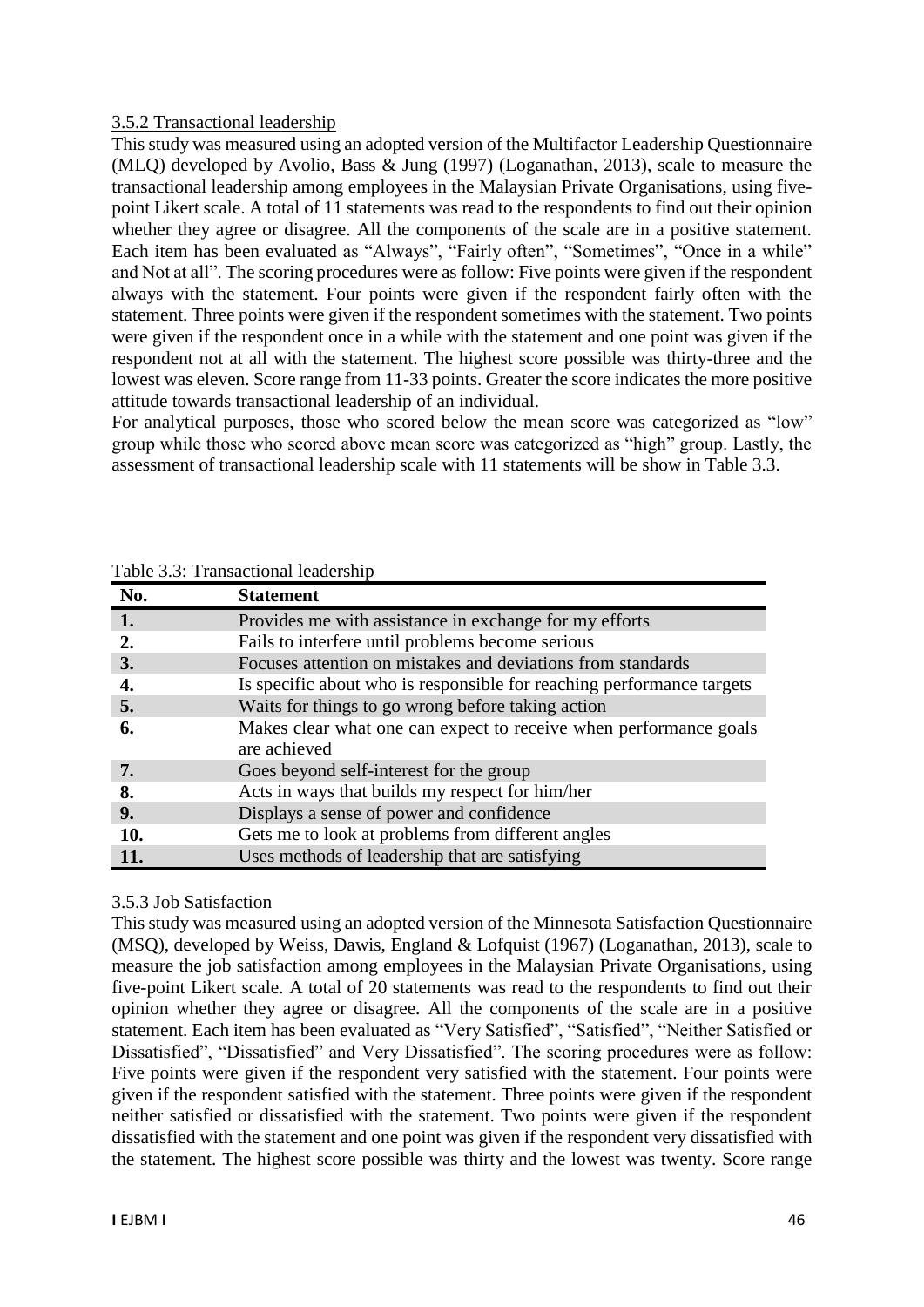from 20-30 points. Greater the score indicates the more positive attitude towards job satisfaction of an individual.

For analytical purposes, those who scored below the mean score was categorized as "low" group while those who scored above mean score was categorized as "high" group. Lastly, the assessment of job satisfaction scale with 20 statements will be show in Table 3.4.

| N <sub>0</sub> | <b>Statement</b>                                                     |
|----------------|----------------------------------------------------------------------|
| 1.             | I am able to keep busy all the time                                  |
| 2.             | I am given the opportunity to work alone on the job                  |
| 3.             | I am given the opportunity to do different things/tasks              |
| 4.             | I am given the chance to be somebody in the community                |
| 5.             | My manager handles his team professionally                           |
| 6              | My manager is competent in making decisions                          |
| 7.             | I am able to perform tasks that don't go against my conscience       |
| 8.             | My job provides for steady growth                                    |
| 9.             | I am given the chance to do things for other people                  |
| 10.            | I am given the chance to tell people what to do                      |
| 11.            | I am given the chance to do something that makes use of my abilities |
| 12.            | My company implements policies with ease and efficiency              |
| 13.            | My pay coincides with the amount of work I do                        |
| 14.            | I have opportunity for advancement in this job                       |
| 15.            | I have the freedom to use my own judgment                            |
| 16.            | I am given the opportunity of trying my own methods of doing the job |
| 17.            | My job is subjected to conducive working conditions                  |
| 18.            | My co-workers get along with each other                              |
| 19.            | My manager gets on well with me                                      |
| 20.            | I receive praise for doing a good job                                |

Table 3.4: Job Satisfaction

3.6 Sampling Methodology

Referring to the figure above, the margin of error that was assumed accepted is 5%, and the confidence level needed is set to 95%, since the population size of the Conglomerate Company is ever changing so the population size is assumed at 20000 and as a default based on raosoft the response distribution was set at 50%, therefore the recommended sample size which was generated and given by raosoft is 377.

# 3.7 Data Analysis and Interpretation

The total numbers of 377 respondents details are keyed into SPSS one by one, and then the individual data will be analysed on a group basis. According to Sekaran (2003), the feel of data will give preliminary ideas of how good the scale are, how well the coding and entering of data have been done. In fact, the statistical package for the social science (SPSS) will be used to interpret the data after collect the data from the respondents. The result will display in graphical presentation such as histogram, bar charts and pie charts are used to make the interpretation work easier. Analysing frequencies of these variables help to better construct the relevancy and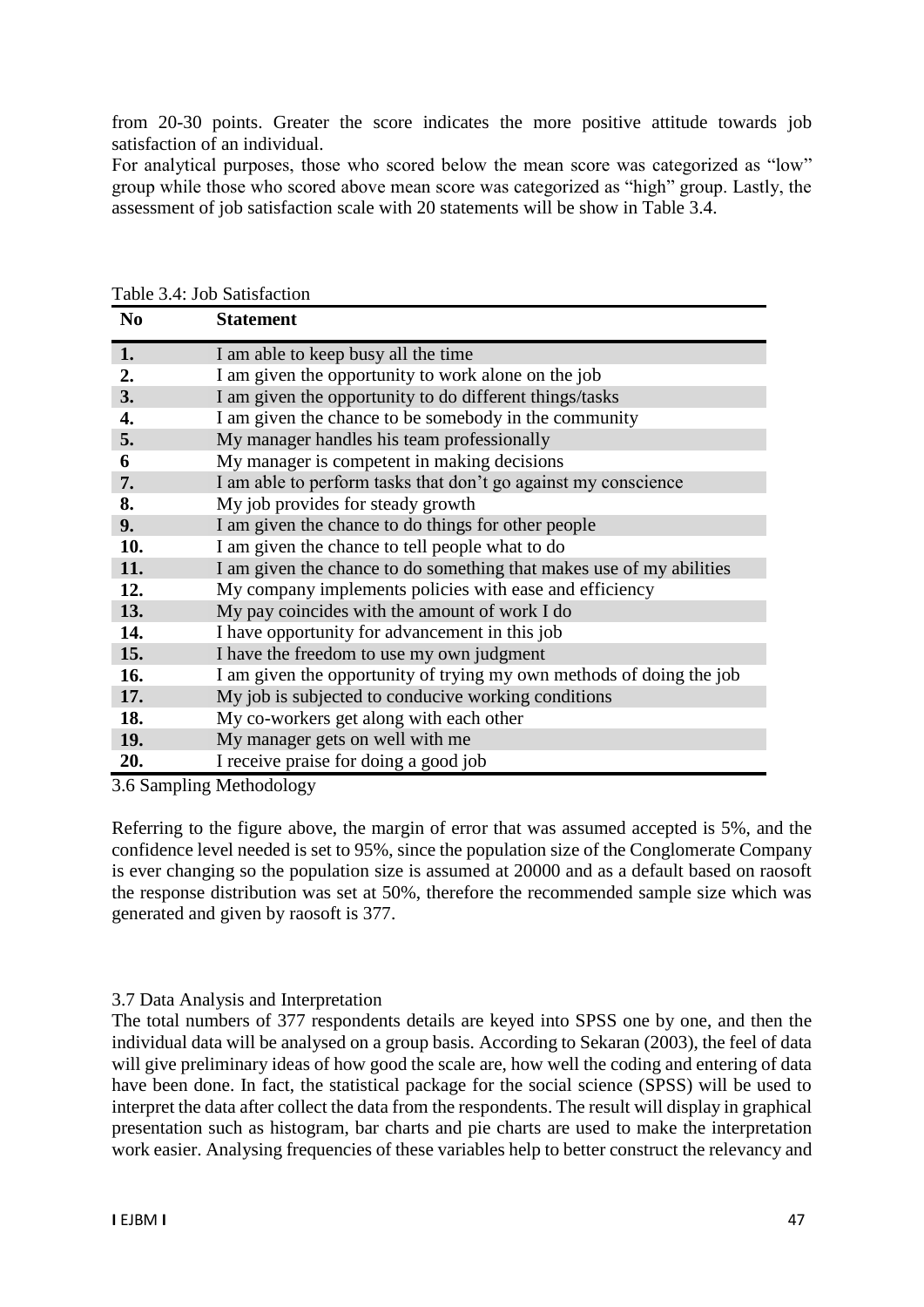validity of the sample group within this research. In this research paper, the statistic will include both of the descriptive and inferential statistics.

Descriptive statistics is used to obtain the feel of data such as mean, median, mode, percentage, variance, standard deviation, frequency distribution, graphs and pie charts will give researcher an idea on how the respondents have reacted in the questionnaire and how well the variables have been measured (Sekaran, 2003). The reliability of measure based on Cronbach's alpha, reliability coefficient that indicates how well the items in a set are positively correlated to each other (Sekaran, 2003).

Then, the researchers will test the hypothesis by inferential testing, Pearson Moment Correlation test, which helps to identify the relationship between job satisfaction, transformational leadership and transactional leadership. These analyses will bring about the analysis of variables against the selected sample to fulfil the research objectives.

#### **DATA ANALYSIS AND DISCUSSION OF FINDINGS**

4.1 Respondents Characteristics

Demographic characteristic of this study would present the basic information of respondents. Demographic information about each of the respondents consists of several items, namely: gender, marital status, age, job title and years of service. To collect data from this study, 377 questionnaires were delivered to the respondents in the Conglomerate Company, where 118 respondents provided information about themselves. The results of the demographic data are presented below in Table 4.1.

| <b>Variables</b>      | <b>Frequency</b><br>(n) | Percentage<br>(%) | <b>Cumulative Percentage</b><br>(%) |
|-----------------------|-------------------------|-------------------|-------------------------------------|
| Gender                |                         |                   |                                     |
| Male                  | 52                      | 44.1              | 44.1                                |
| Female                | 66                      | 55.9              | 100.0                               |
| <b>Marital Status</b> |                         |                   |                                     |
| Married               | 76                      | 64.4              | 64.4                                |
| Not-Married           | 42                      | 35.6              | 100.0                               |
|                       |                         |                   |                                     |
| <u>Age</u>            |                         |                   |                                     |
| 18-22                 | 14                      | 11.9              | 11.9                                |
| $23 - 27$             | 32                      | 27.1              | 39.0                                |
| 28-32                 | 24                      | 20.3              | 59.3                                |
| $33 - 37$             | 25                      | 21.2              | 80.5                                |
| 38 and above          | 23                      | 19.5              | 100.0                               |
|                       |                         |                   |                                     |
| <b>Job Title</b>      |                         |                   |                                     |
| Executive             | 18                      | 15.3              | 15.3                                |
| Officer               | 63                      | 53.4              | 68.6                                |
| Others                | 37                      | 31.4              | 100.0                               |

Table 4.1: Respondents Characteristics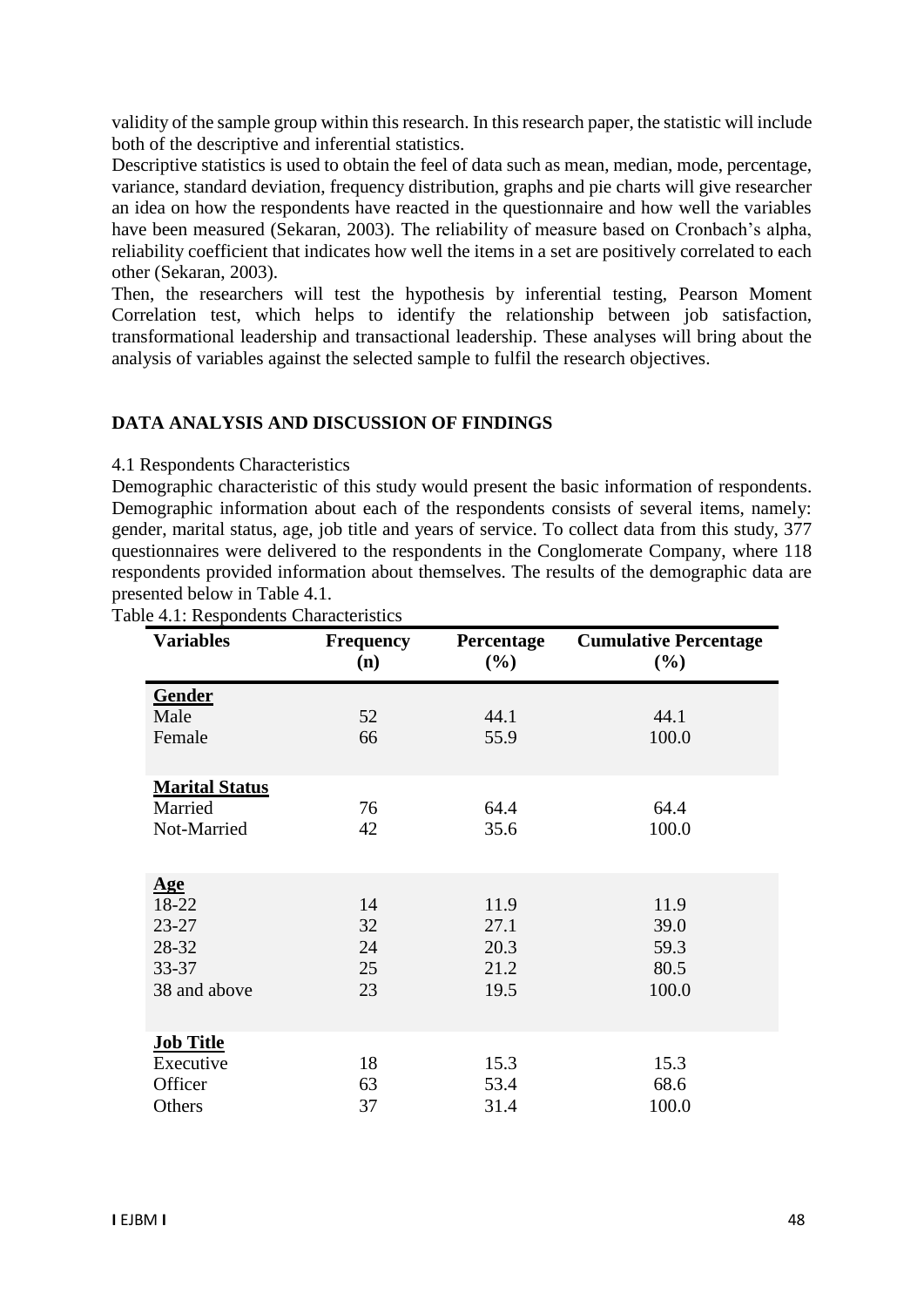| <b>Years of service</b> |    |      |       |
|-------------------------|----|------|-------|
| $0-5$                   | 43 | 36.4 | 36.4  |
| $5-10$                  | 32 | 27.1 | 63.6  |
| $10-15$                 | 19 | 16.1 | 79.7  |
| $15 - 20$               | 7  | 5.9  | 85.6  |
| $20 - 25$               | 8  | 6.8  | 92.4  |
| $25 - 30$               | 6  | 5.1  | 97.5  |
| $30 - 35$               | 3  | 2.5  | 100.0 |

#### 4.3.4 Summary of descriptive statistics on all the variables

#### **Descriptive Statistics Descriptive Statistics**

|                                                                                                       | Descriptive otationus |           |           |                  |           |           |            |                  |                  |
|-------------------------------------------------------------------------------------------------------|-----------------------|-----------|-----------|------------------|-----------|-----------|------------|------------------|------------------|
| <b>Descriptive Statistics</b>                                                                         |                       |           |           |                  |           |           |            |                  |                  |
| <b>Minimum</b><br><b>Maximum</b><br>Mean<br>Variance<br>Range<br>Sum<br>Std.<br>N<br><b>Deviation</b> |                       |           |           |                  |           |           |            |                  |                  |
|                                                                                                       | Statistic             | Statistic | Statistic | <b>Statistic</b> | Statistic | Statistic | Std. Error | <b>Statistic</b> | <b>Statistic</b> |
| Transactio<br>nalLeaders<br>hip                                                                       | 118                   | 3.18      | 1.64      | 4.82             | 414.73    | 3.5146    | .06338     | .68848           | .474             |
| Valid N<br>(listwise)                                                                                 | 118                   |           |           |                  |           |           |            |                  |                  |

Table 4.2: The overall mean of the two-independent variable and Job Satisfaction The table indicates that job satisfaction has the highest mean score which is M=3.8665 and SD=0.55946, and the lowest mean score is transactional leadership which is  $M=3.5146$  and  $SD=0.68848$ , then followed by transformational leadership which is  $M=3.6116$  and SD=0.65386. Therefore, all the variables including independent and dependent variables have moderate mean scores.

#### 4.4 Cronbach's Alpha Reliability Test

Cronbach's Alpha reliability was one the most common used measurement to measure the reliability and consistency for a test of scale (Tavakol & Dennick, 2011). According to Pallant (2005), this statistics provides an indication of the average correlations among all of the items that make up the scale. Values range from 0 to 1, with higher values indicating greater reliability. In other words, cronbach's alpha is a reliability coefficient that indicates how well the items in a set are positively correlated to one another. Basically, the value of Cronbach's Alpha considered as poor if it falls under the ranges at 0.60, while the value range falls under range at 0.70 consider as acceptable, while Cronbach's Alpha value greater than 0.80 consider as good and a maximum value of 0.90 had been recommended (Sekaran & Bougie, 2016). As shown in table 4.7 below, job satisfaction and transformational leadership cronbach's alpha value greater than 0.90 so, it had been recommended while transactional leadership cronbach's alpha value greater than 0.8. So, it is consider good.

Table 4.3: Correlating Reliability of Job Satisfaction with Selected Variables

| No. | Variables                          | Number of Items | Cronbach's Alpha |
|-----|------------------------------------|-----------------|------------------|
|     | <b>Job Satisfaction</b>            | 20              | 0.932            |
|     | <b>Transformational Leadership</b> | 18              | 0.936            |
|     | <b>Transactional Leadership</b>    |                 | 0.876            |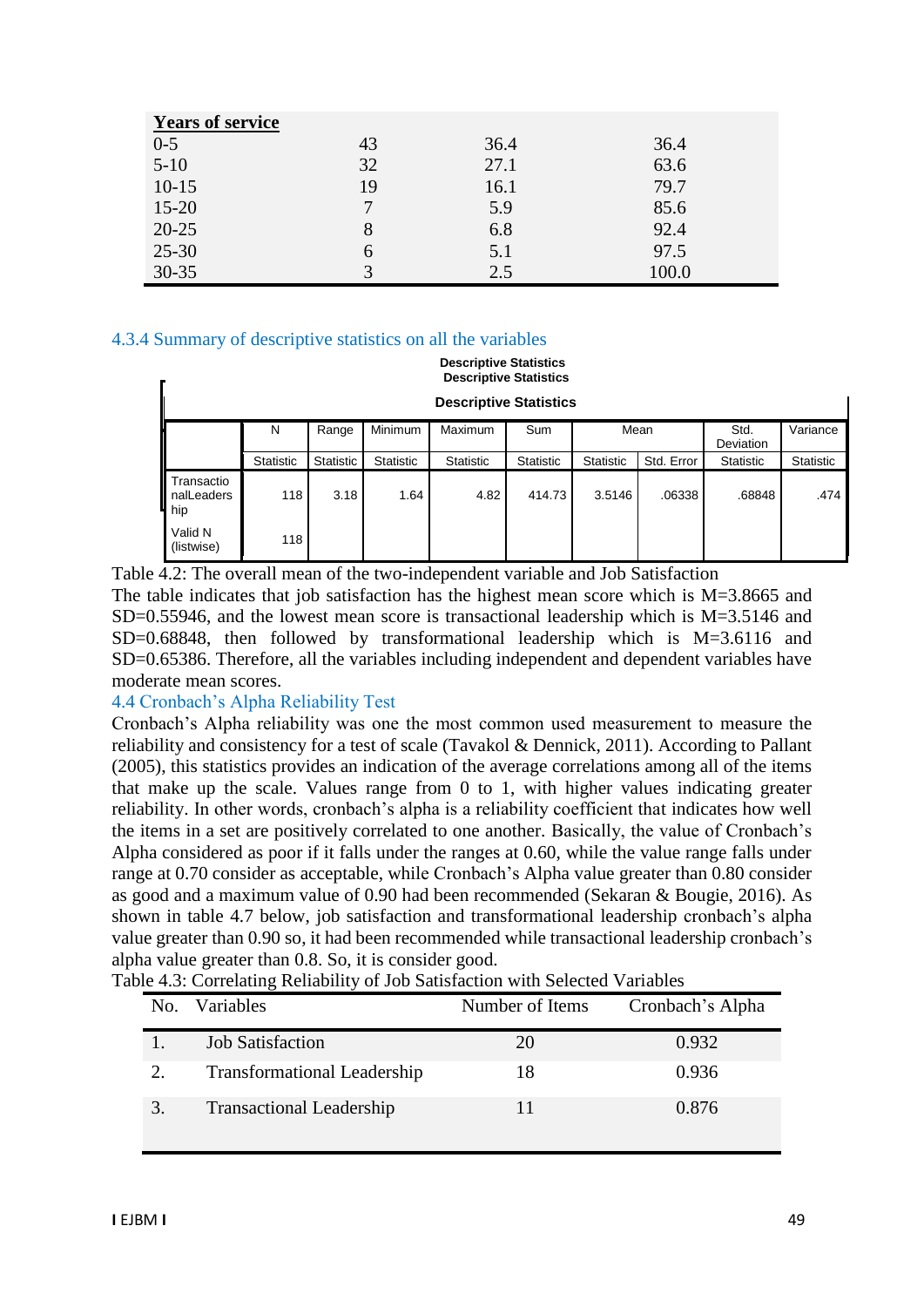#### 4.5 Normality Test

Normality test will be completed to check whether the data collected will regularly appropriated. Data collected will then test for typicality to check whether the information will be dispersed normally. According to Hair et al. (1998), the histogram of residuals will be utilized to analyse the typicality of the mistake term presumption. A bell-shaped histogram of residuals represented a normal distribution of data (Hair et al., 1998). As shown in figure 4.6 below, the result of the distribution of dependent variable for job satisfaction normality test is normal. The mean score of the job satisfaction is 3.87 and standard deviation is 0.559.

In addition, the skewness value it shows that -0.512 and this value is in between  $-3.29 < x$  $<$  3.29, while the kurtosis value is  $-0.459$ . So, this data is normal. However, there are two outliers (respondent's data) was deleted in this research. Therefore, the total number of respondents was 118.

#### 4.6 Pearson Product-Moment Correlation Coefficients Test

The Pearson product-moment correlation coefficient is usually designed for continuous variables. Hence, in this research Pearson Product- Moment Correlation Coefficient is used by the researcher in order to measure of the degree of linear relationship between two variables. According to Hair et al. (2006) and Sekaran (2003), the correlation value should in the range of -1.0 and +1.0, in which -1.0 represents excellent negative or the negative relationship, 0.0 denotes no relationship, and +1.0 indicates excellent positive or the positive relationship. Table 4.8 underneath demonstrates scope of Pearson Correlation value and relative signs.

| Correlation Indices Size | Interpretation              |
|--------------------------|-----------------------------|
| < 0.20                   | Very Low Correlation        |
| $0.2 - 0.39$             | Low Correlation             |
| $0.4 - 0.59$             | <b>Moderate Correlation</b> |
| $0.6 - 0.79$             | <b>High Correlation</b>     |
| $0.8 - 1.0$              | Very High Correlation       |

Table 4.4: Interpretation of Correlation Indices

*Source: (Guildford, 2006)*

As a general guideline the relationship would be ranged from  $-1.0$  to  $+1.0$ . According to Guildford (2006), a value ranging from 0.20 and below would be classed a very low correlation and 0.2 to 0.39 would be regarded a low correlation. However, a value ranging from 0.4 to 0.59 indicates moderate correlation and 0.6 to 0.79 indicates high correlation. Furthermore, a value ranging from 0.8 to 1.0 would be classed a very high correlation.

|  | Table 4.5: Pearson Moment Correlation Coefficients Test |  |  |
|--|---------------------------------------------------------|--|--|
|--|---------------------------------------------------------|--|--|

| <b>Correlations</b> |                     |                 |                                |                             |  |  |
|---------------------|---------------------|-----------------|--------------------------------|-----------------------------|--|--|
|                     |                     | JobSatisfaction | Transformational<br>Leadership | Transactional<br>Leadership |  |  |
|                     | Pearson Correlation |                 | $.733**$                       | $.637**$                    |  |  |
| JobSatisfaction     | $Sig. (2-tailed)$   |                 | .000                           | .000                        |  |  |
|                     | N                   | 118             | 118                            | 118                         |  |  |
|                     | Pearson Correlation | $.733**$        |                                | $.811**$                    |  |  |
| TransformationalLea | $Sig. (2-tailed)$   | .000            |                                | .000                        |  |  |
| dership             | N                   | 118             | 118                            | 118                         |  |  |
|                     | Pearson Correlation | $.637**$        | $.811***$                      |                             |  |  |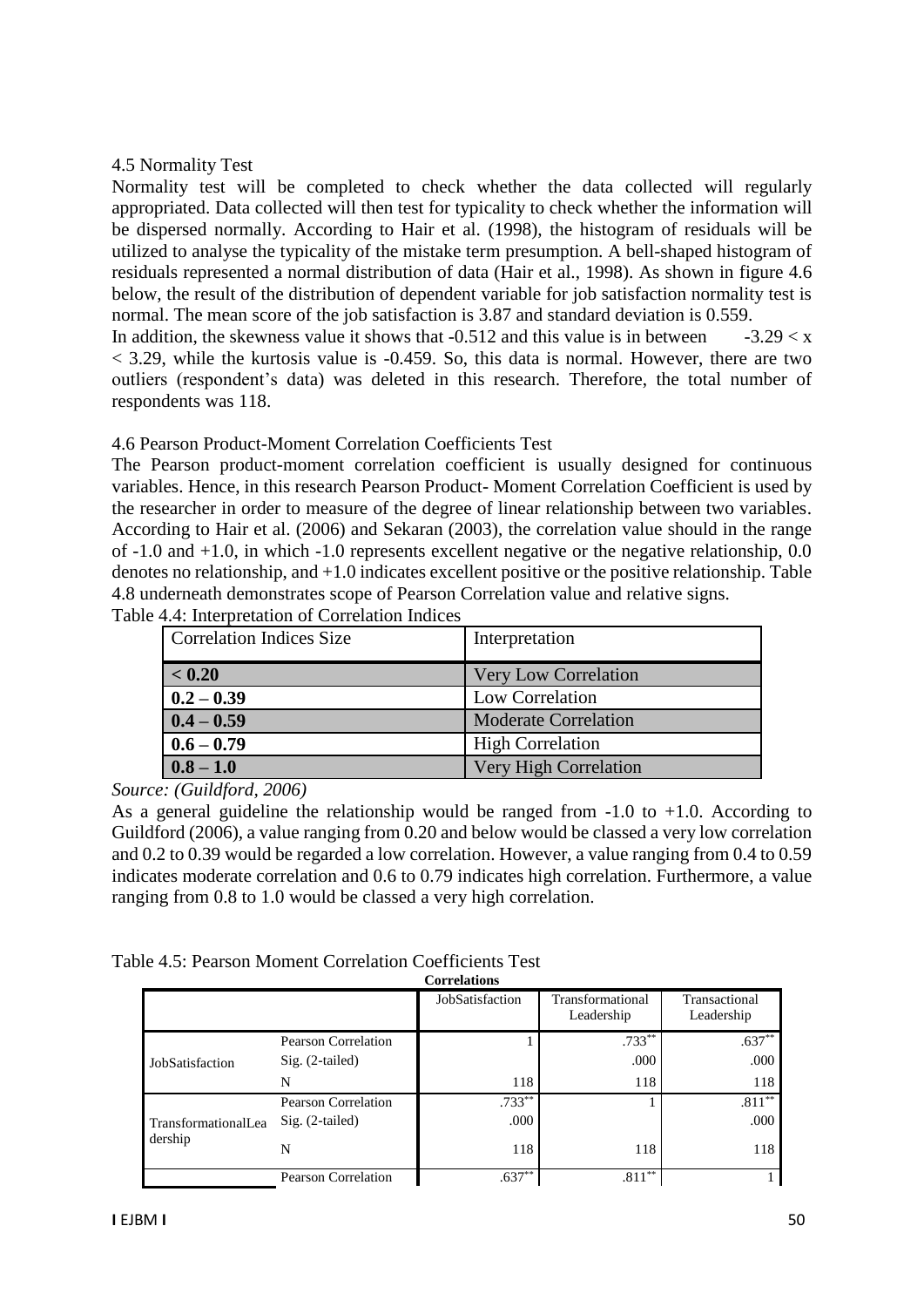| <b>TransactionalLeaders</b> | Sig. (2-tailed) | .000 | .000 |     |
|-----------------------------|-----------------|------|------|-----|
| hip h                       |                 | 118  | 118  | 110 |

\*\*. Correlation is significant at the 0.01 level (2-tailed).

The table 4.9 represents the correlation coefficient between dependent variable and independent variables including, Job Satisfaction, Transformational leadership and Transactional leadership. The job satisfaction has the highest mean score ( $M = 3.8665$ , SD= 0.55946), and the lowest mean score is transactional leadership  $(M = 3.5146, SD = 0.68848)$ , then followed by transformational leadership  $(M = 3.6116, SD = 0.65386)$ . Therefore, all the variables including independent and dependent variables have moderate mean scores. As per shown in Table 4.9 above, a Pearson's *r* data analysis shows that the correlation (r) between transformational leadership and job satisfaction is +0.733, this shows that there is a high correlation with respect to the job satisfaction. The correlation (r) between transactional leadership and job satisfaction is +0.637, which indicates a high correlation with respect to the job satisfaction. Overall, all this analysis data proves that Transformational leadership has the strongest influence on job satisfaction among employees in the Malaysian Private Organisations, whereas transactional leadership is the second.

4.6.1 Pearson Moment Correlation Findings



Figure 4.1: Pearson Moment Correlation Coefficient Model

Figure 4.7 shows the illustration of the relationship between variables. It is shown that there is positive significant correlation between the two variables. Variables that has the strongest to least correlation with the job satisfaction is arranged in the following sequence: transformational leadership and transactional leadership.

4.7 Multiple Regression Analysis

A Multiple Regression Analysis has been selected and carried out in this study, in order to check variables, moreover, in order to test and study the hypothesis. According to Pallant (2005), a multiple regression is sophisticated exploration of the interrelationship among a set of variables and it is ideal for the investigation of more complex real-life rather than laboratorybased research questions.

Hence, in this research Multiple Regression Analysis was used in order to identify relationship among variables. In addition, this analysis identifies how well a set of variables to predict a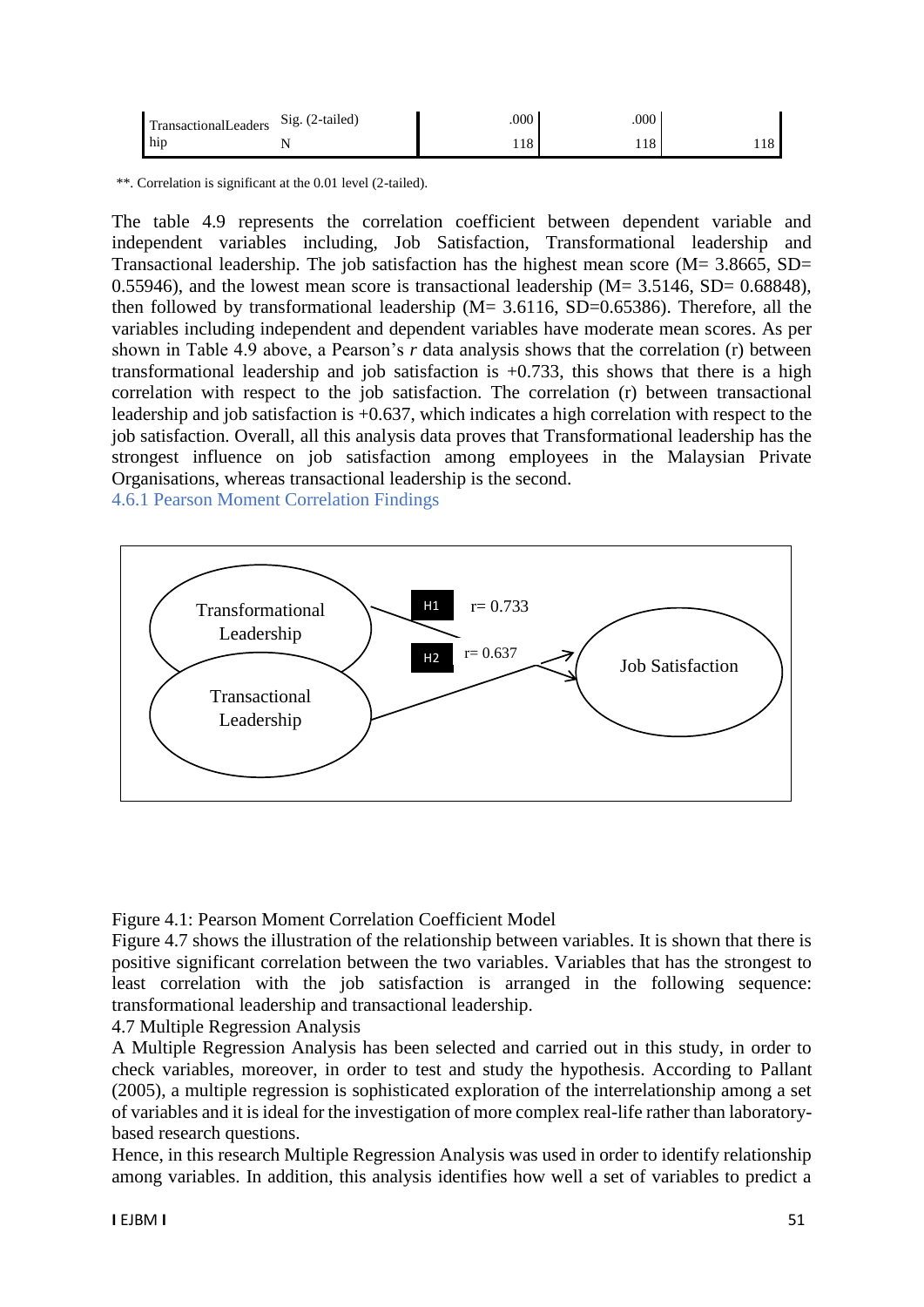particular outcome. Multiple Regressions analysis includes the tables such as Model Summary that measures R Square and ANOVA table is given to present F value and Significance. Lastly, Multiple Regression provides Coefficient table to test regression equation.

| Table 4.6: Model Summary |  |
|--------------------------|--|
|--------------------------|--|

| <b>Model Summary</b> |      |          |                             |                               |  |  |
|----------------------|------|----------|-----------------------------|-------------------------------|--|--|
| Model                |      | R Square | <b>Adjusted R</b><br>Square | Std. Error of the<br>Estimate |  |  |
|                      | 737ª | .543     | .535                        | .38154 <b>l</b>               |  |  |

a. Predictors: (Constant), TransactionalLeadership,

TransformationalLeadership

The table 4.10 shows the Model Summary, which is the first table in the Multiple Regression Analysis. According to Pallant (2005), the table of Model Summary provides goodness of fit measures between the variables. The table start with R value that represents the simple correlation. In this study R value indicates a good degree of correlation with the value of 0.737. In addition, R Square in the Model Summary indicates how much the dependent variable can be explained by the independent variables. Hence, in this research the Coefficient determination of R Square is 0.543. It indicates that, model which includes Transformational Leadership and Transactional Leadership contributed only 54.3 percent of variance towards Job Satisfaction among employees in the Malaysian Private Organisations.

Table 4.7: ANOVA Analysis

| ANUVA <sup>-</sup> |             |                |     |             |        |                   |
|--------------------|-------------|----------------|-----|-------------|--------|-------------------|
| Model              |             | Sum of Squares | df  | Mean Square |        | Sig.              |
|                    | Regression  | 19.879         |     | 9.940       | 68.280 | .000 <sup>b</sup> |
|                    | Residual    | 16.741         | 115 | .146        |        |                   |
|                    | $\tau$ otal | 36.620         | 117 |             |        |                   |

**ANOVA<sup>a</sup>**

a. Dependent Variable: JobSatisfaction

b. Predictors: (Constant), TransactionalLeadership, TransformationalLeadership

The table 4.11 shows the ANOVA analysis, which is the second table in the Multiple Regression Analysis. The ANOVA represents result of significance and F value. According to Field (2009), under Significant P-value should be less than  $(p<0.05)$ .

Based on the table above, F value is  $68.280$  is significant at the level of  $0.000$  ( $p<0.05$ ). Hence, the overall regression model for transformational leadership and transactional leadership is working properly in explaining the difference in job satisfaction among employees in the Malaysian Private Organisations.

Table 4.8: Coefficients

| Coefficients <sup>a</sup> |                                |            |                              |  |      |
|---------------------------|--------------------------------|------------|------------------------------|--|------|
| <b>Model</b>              | Unstandardized<br>Coefficients |            | Standardized<br>Coefficients |  | Sig. |
|                           | B                              | Std. Error | Beta                         |  |      |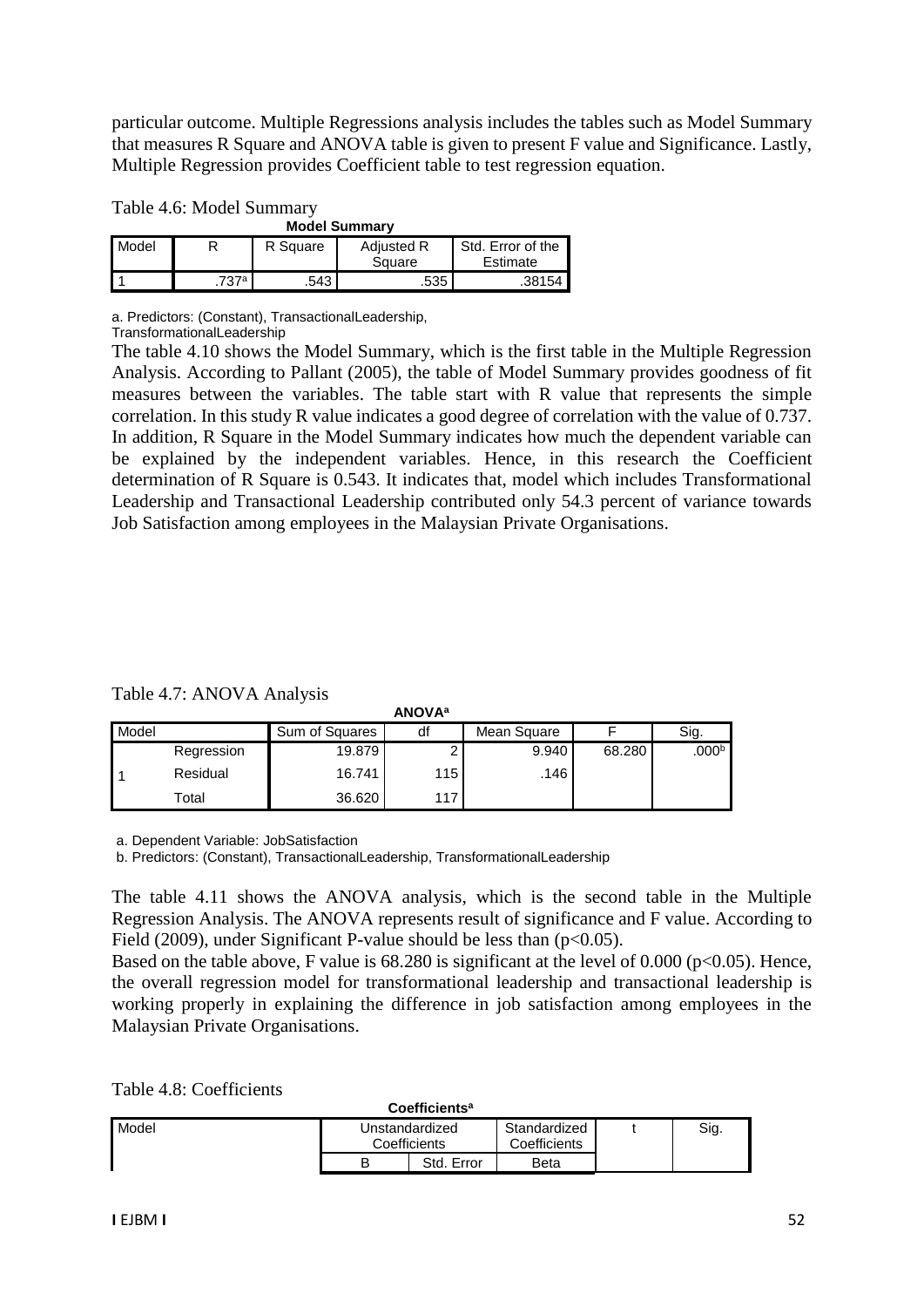| (Constant)                 | .558   | .202 |            | 731   | .000 l |
|----------------------------|--------|------|------------|-------|--------|
| TransformationalLeadership | .543 ' | 092. | .634       | 5.879 | .000 l |
| TransactionalLeadership    | .099   | .088 | 1つつ<br>144 | . 134 | .259 I |

Table 4.12 shows the summary table of multiple regression analysis in job satisfaction. This analysis identifies the contribution of each independent variable to the prediction of the dependent variable. To compare the different variables it is important to look at the column labeled Beta under Standardized Coefficient. According to Joreskog (1999), Standardized Coefficient presents values for each of the independent variables that have been converted to the same scale in order to compare them. Therefore there was used beta value in order to identify the contribution of each independent variable to the prediction of dependent variable. From the table above, 0.634 is the largest beta coefficient which is for Transformational leadership. This means, transformational leadership has strongest unique contribution to explaining job satisfaction. If transformational leadership of Malaysian Private Organisations increases by one unit, it will definitely affect to the contribution of job satisfaction by 0.634. The beta value for transactional leadership was slightly lower 0.122 which is indicated that, this independent variable made less contribution to the dependent variable.

Furthermore, in this Coefficient table it is important to look at the column labeled Sig. which tells whether the variable is making a statistically significant unique contribution in the equation. According to Pallant (2005), Sig. value is very dependent on which variables are included in the equation and how much overlap among the independent variables. Hence, the variables in order to be in a unique contribution to the prediction of the dependent variable the Sig. value should be less than 0.05. Thus, from the table is shown that, transformational leadership is made significant unique contribution to the prediction of the job satisfaction with the value of .000. However, transactional leadership with Sig. value of .259, which is more 0.05 did not make significant unique contribution to the prediction of job satisfaction.

#### 4.8 Hypothesis Testing Table 4.9: Results of Hypothesis Testing

| <b>Hypothesis Statements</b> | <b>Pearson Moment</b>      | <b>Decision</b> |
|------------------------------|----------------------------|-----------------|
|                              | <b>Correlation Results</b> |                 |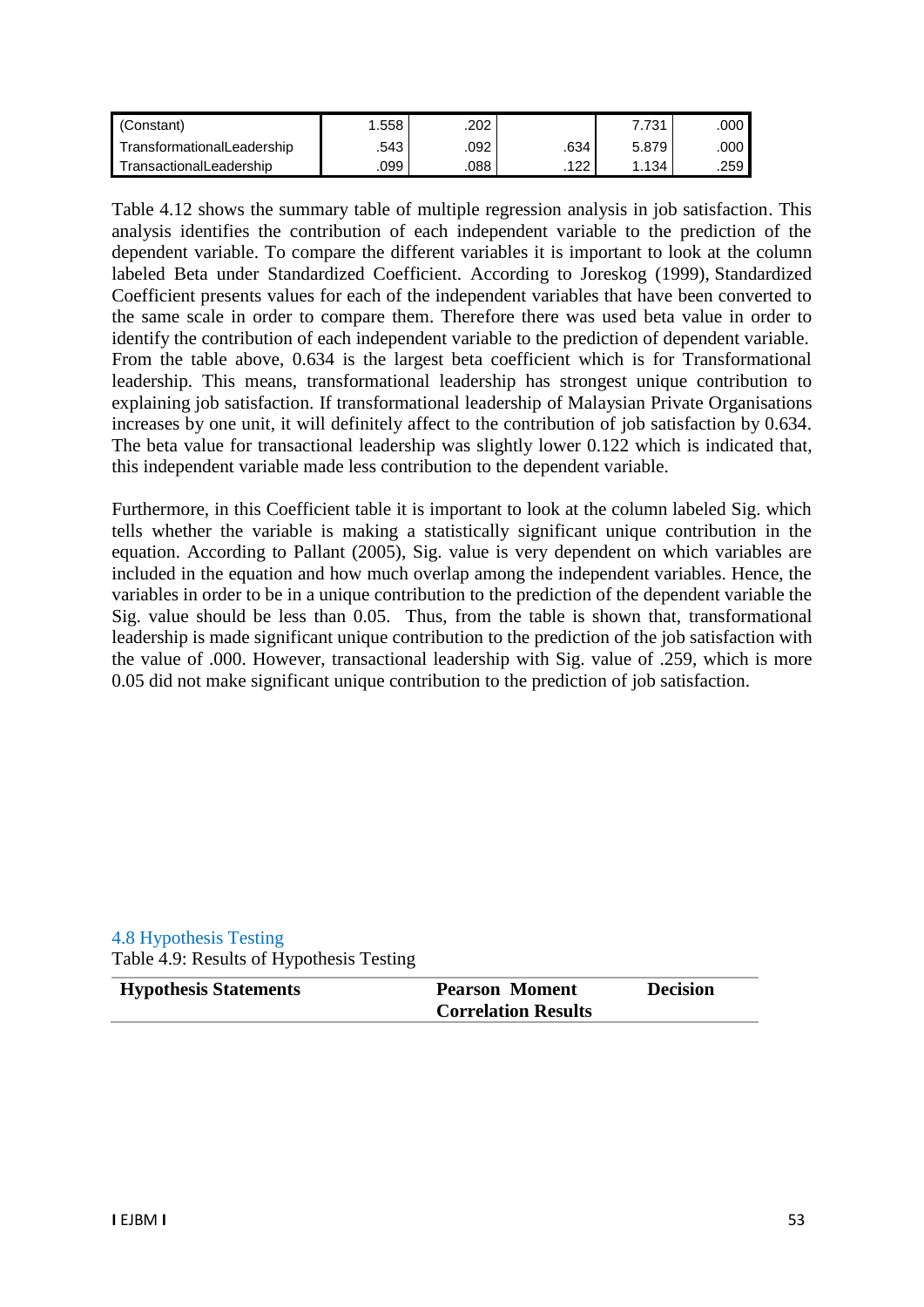| H1 There is a relationship between<br>Transformational leadership style and<br>job satisfaction          | $p=0.000$<br>p<0.05   | <b>Hypothesis</b><br>accepted |
|----------------------------------------------------------------------------------------------------------|-----------------------|-------------------------------|
| H <sub>2</sub> There is a relationship between<br>Transactional leadership style and job<br>satisfaction | $p=0.000$<br>P < 0.05 | <b>Hypothesis</b><br>accepted |

Table 4.13 shows the summary results of hypothesis testing for current research. According to Pallant (2005), in order to accept the hypothesis the p value should be less than 0.05 ( $p<0.05$ ). Based on the table above, it shows that the HI and H2 were accepted since p value of both hypothesis were less than  $0.05$  (p<0.05). Thus, it is indicates that Transformational leadership style and Transactional leadership style have significant relationship with Job Satisfaction. 4.9 Conclusion

This chapter explains the results of the analysis and the provision of data on respondents. To confirm the reliability of all data, an experimental study was used that confirmed the direct relationship between the dependent variable and independent variables. Moreover, this chapter provides demographic data on 118 respondents, such as gender, marital status, age, job title and years of service. It also includes a complete analysis and verification of the reliability of the study, by conducting a test of normality. Furthermore, this chapter include correlation and multiple regression analysis in order to confirm the correctness of the hypothesis and the research objectives in this research.

#### **5.0 CONCLUSION AND RECOMMENDATION**

#### 5.1 Summary of the Research

According to the analysis from the previous chapters, it indicates that there are more female respondents that answered the survey questionnaire, which are 66 compared to 52 respondents. Besides that, most of the respondents were married in this study. Moreover, most of the respondents are aged between 23 to 27 years old. Furthermore, the majority of the respondents are officer level. Additionally, the majority of respondents have been working for 0 to 5 years. Reliability test also has been conducted for 118 sets of completed questionnaire in chapter four in order to test the reliability of the variables in this study. Based on the results of this research (Table 4.7), it is proven that all the independent variables are reliable where its Cronbach's Alpha value exceeded 0.60 (60%). Consequently, all the variables in this survey are considered reliable and are applicable for this study.

Based on the results generated (Figure 4.6), it indicates that the result of the distribution of dependent variable for job satisfaction normality test is normal. The skewness value it shows that -0.512 and this value is in between -.3.29  $\lt x \lt 3.29$ , while the kurtosis value is -0.459.

Based on the results generated (Table 4.9), it is proven that the independent variables used in this survey, namely, transformational leadership and transactional leadership are significant. The job satisfaction has the highest mean score  $(M= 3.8665, SD= 0.55946)$ , and the lowest mean score is transactional leadership (M= 3.5146, SD= 0.68848), then followed by transformational leadership  $(M= 3.6116, SD=0.65386)$ . Therefore, all the variables including independent and dependent variables have moderate mean scores. As per shown in Table 4.9, a Pearson's *r* data analysis shows that the correlation (r) between transformational leadership and job satisfaction is +0.733, this shows that there is a high correlation with respect to the job satisfaction. The correlation (r) between transactional leadership and job satisfaction is +0.637,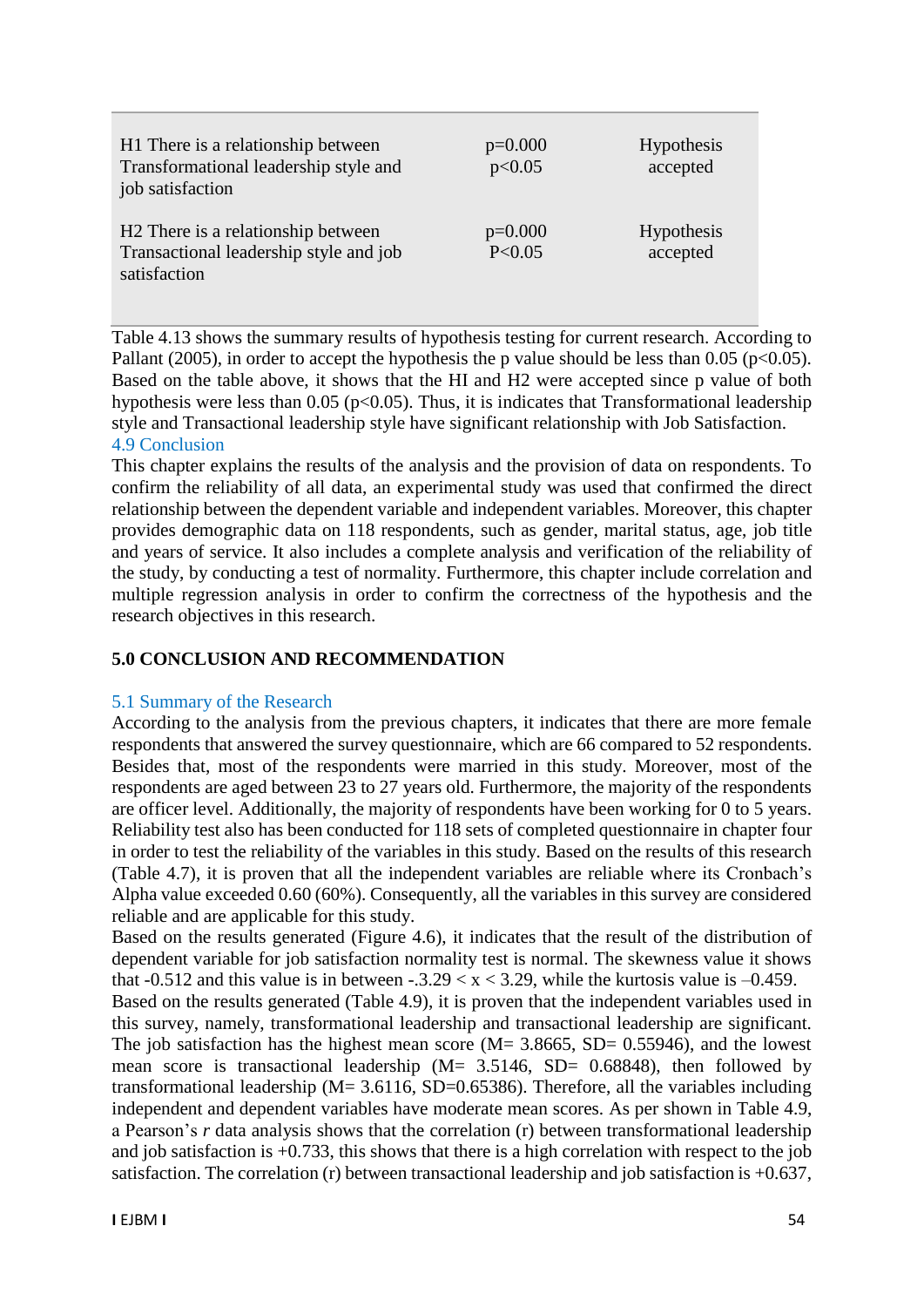which indicates a high correlation with respect to the job satisfaction. Overall, all this analysis data proves that Transformational leadership has the strongest influence on job satisfaction among employees in the Malaysian Private Organisations, whereas transactional leadership is the second.

The research has also passed the multiple regression analysis, as all the independent variables in this research are proven to have influence to the dependent variable, job satisfaction. Besides, according to the ANOVA test in this research, it is also shows that the overall model fits the data properly. Based on the results in Table 4.12, transformational leadership has the strongest positive influence on the job satisfaction, as the beta value of standardised coefficient is the highest, while transactional leadership has the lower influence on the job satisfaction. Furthermore, according to the Table 4.13, it shows that the HI and H2 were accepted since p value of both hypothesis were less than  $0.05$  ( $p<0.05$ ). Thus, it is indicates that Transformational leadership style and Transactional leadership style have significant relationship with Job Satisfaction.

#### 5.2 Implication of Research

The output of this research has a few implications that would benefit the consumer, management and also for the academic use. The results show that the job satisfaction can be measured by transformational leadership and transactional leadership. Enhancing the relationship with the employees will bring benefits as the employee is considered as an asset to the company.

As referring to the findings of this research, it is found that the most influential factor that would affect the job satisfaction is transformational leadership. For this reason, it is suggested that the transformational leadership can be the focus of the Malaysian Private Organisations to enhance its job satisfaction. For instances, giving constructive feedback, as well as inducing additional effort with the aim of reaching organisational goals can be used to interact with the employees.

In addition, this research can benefit all the organisations for by making improvement in their performance through managing its employee relationship in a better way. This research provides a clear understanding of different factors that can affect the job satisfaction in organisations. By determining the factor that would affect the employees job satisfaction helps the management to understand their employees better and hopefully they are able to use this research as a guideline to retain their employees.

Furthermore, the findings and results of this study can be used as a secondary data or part of the literature for future research. Besides, the results of this study can also be used to support the other researchers.

# 5.3 Research Limitations

There were some unfavourable circumstances that happen during the research. In order to carry out a successful research with minimal error, the researcher has to expect the challenges and limitations that would happen during the research.

The main problem that researcher faced is the sample size for this research is limited by the number and hence, the findings from this research should not be generalized as whole as this study only made up from employees in the Malaysian Private Organisations. With only 118 survey questionnaires distributed, the results collected might not be able to represents the entire private organisations in Malaysia. As this research is using simple random sampling to target the respondents randomly, so the demographic profile of the respondents participated might be not balanced.

Moreover, there is also limitation was from the respondents while answering for questionnaires. There are some of the respondents did not have sufficient knowledge and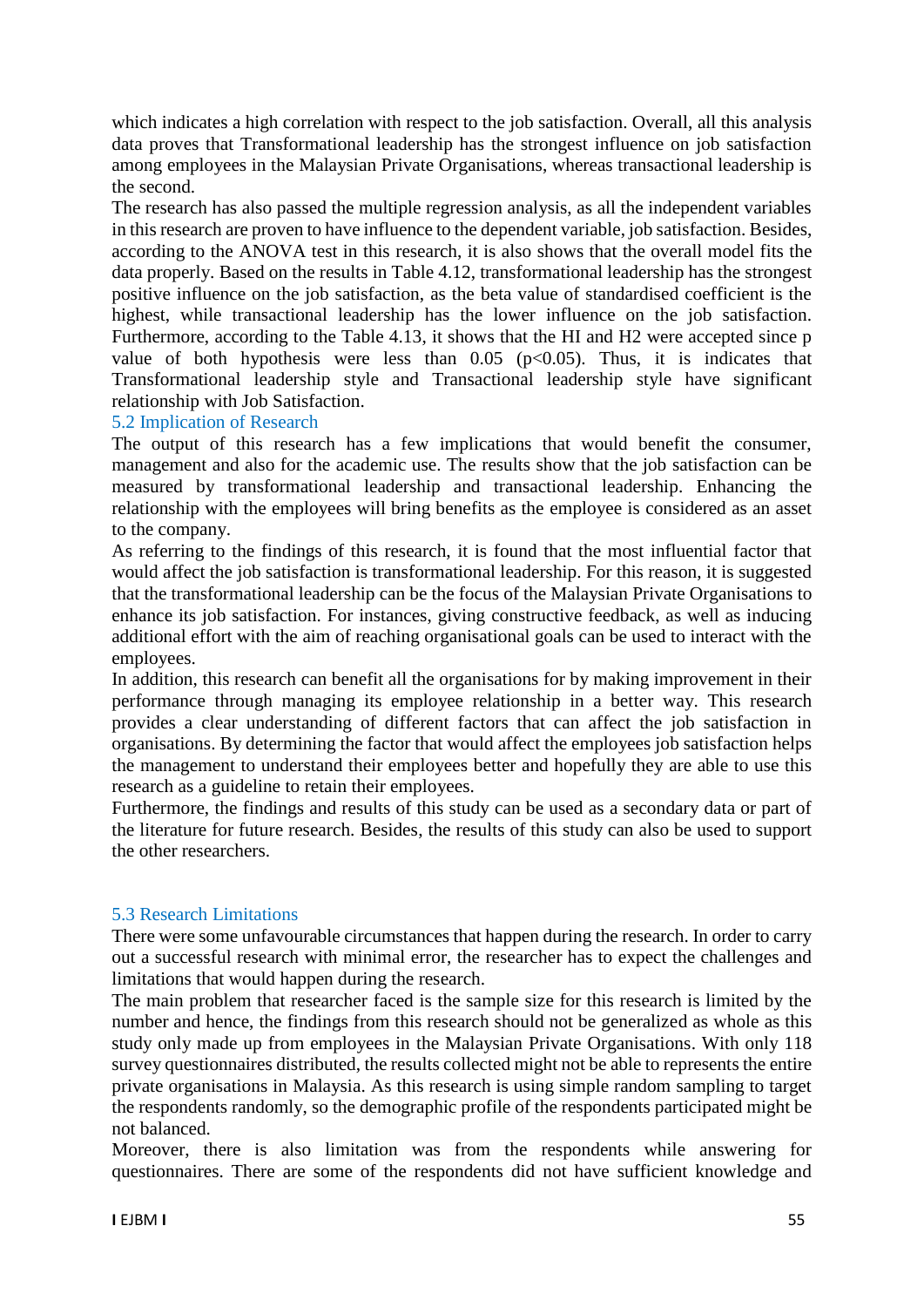understanding about the research topic and research field of the questionnaire. Therefore, it is found to be difficult to explain some of the respondents about the research topic and its variables that are used in the study. Consequently, lack of understanding affected to the quality of answer that respondents may not answer questions in a consistent manner.

Furthermore, this study is depending on the honesty and integrity of the respondents in contributing the data. Some of the respondents may refuse to fill the questionnaires or may not participate completely. As a result, the data obtained may not be 100% reliable in this study. In a nutshell, there are all limitations that were faced by the researcher during period of research project and limitations in each research differs from each other and they are not compound to all research studies.

#### 5.4 Recommendations for Future Research

Based on the research limitation discussed before, there are some recommendations that could be helpful to the future researches in their research.

There are many ways of improvement in this field of study, and it can be done by conducting more research. There should be more future researchers done in this field in order to discover about what are the other factors that would affect the job satisfaction. The future researchers can explore more factors that would affect the job satisfaction, as this research only focus on two factors which are transformational leadership and transactional leadership. There are more factors that are neglected that would influence the job satisfaction. Therefore, the results of study will be more reliable if more factors are included in future researches.

In addition, the sample size of this study is small that it may not be able to represent the whole population and it results in insufficient to be used as an indicative of all the Malaysian Private Organisations. Thus, it is recommended that the future researchers can come out with a research with a larger sample size in order to achieve a more valid results and findings. Moreover, this research should be not restricted to private organisations, but also public organisations can use this research to be knowledge about their employees.

Furthermore, explanatory sequential mix method should be implemented by the researcher in order to get perfect results. The results obtained through quantitative research can be further validated using qualitative method. Hence, this method will provide better debt in findings. In a nutshell, by exploring more factors that would affect the job satisfaction, increasing the sample size and used mix method, it could possibly increase the quality of future research. 5.5 Conclusion

In conclusion, the overall aims and objectives of this research has been achieved. The findings of the study indicate that transformational leadership and transactional leadership were significantly positively related to the job satisfaction. All these two independent variables were found to significantly positively contribute to the prediction of job satisfaction, and this made all the hypothesis formed are accepted. It is proven that all two factors and studied in this research, namely transformational leadership and transactional are correlated and have a significantly relationship with the job satisfaction. The objective of this research is to study the relationship between leadership styles and job satisfaction among employees in the Malaysian Private Organisations had been achieved. The implications of the study are provided for the employers in managing its relationship with the employees. Useful recommendations are also given to the future researchers to help them to provide a better quality project.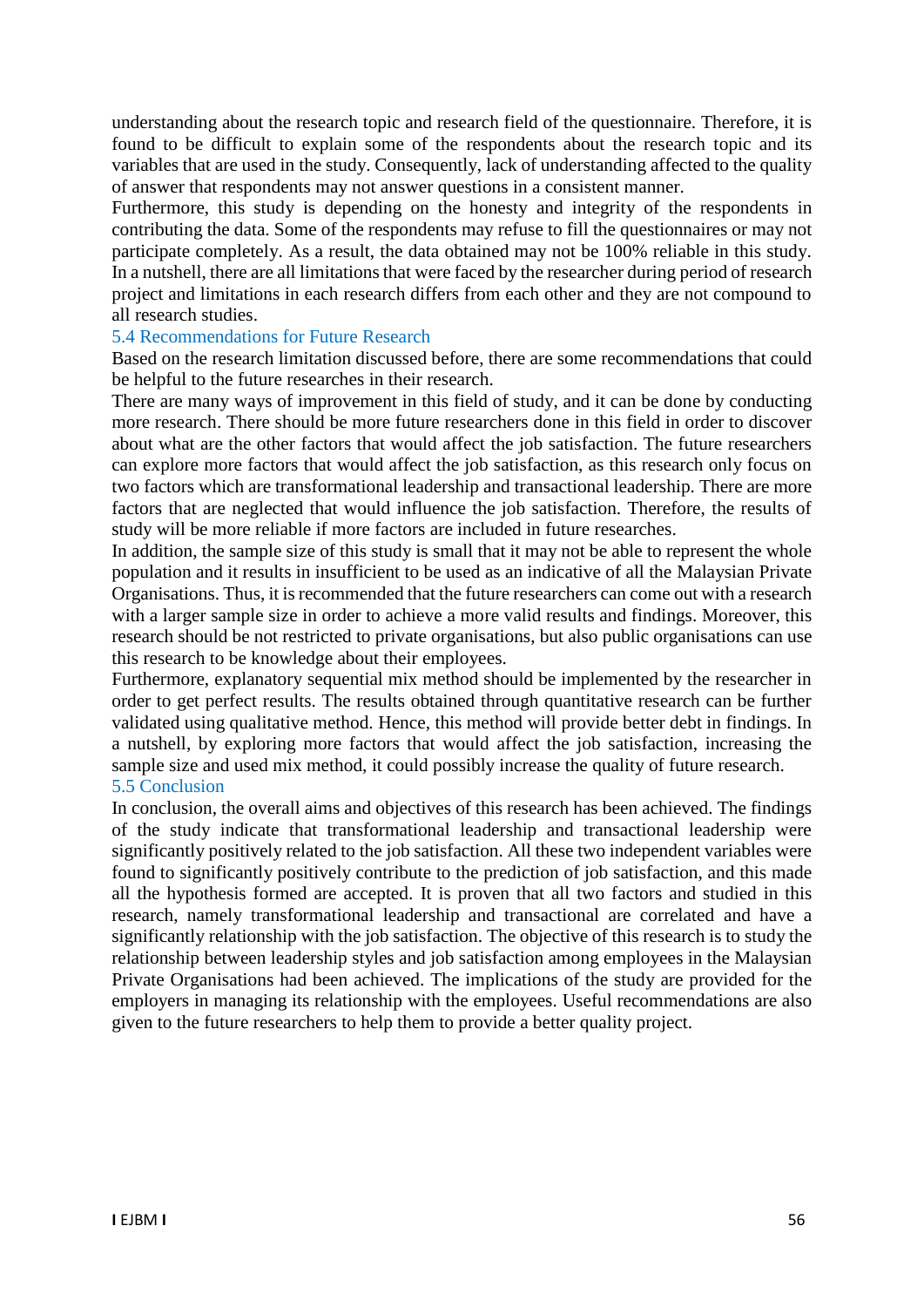#### **References**

- Ahmad, A. R., Adi, M. N. M., Noor, H. M., Rahman, A. G. A., & Yushuang, T. (2013) The influence of leadership style on job satisfaction among nurses.  *Journal of Asian Social Science,* 9(9), pp. 172-178.
- Ali I.C, Syed, A.A., Arshad, Z. (2012) Impact of Transformational and Servant Leadership on Organizational Performance: A comparative Analysis. *Journal of Business Ethics*, 69(3), pp. 237–247
- Ali, A.Y.S., Sidow, M.A. and Guleid, H.S. (2013), "Leadership styles and job satisfaction: empirical evidence from Mogadishu universities". *European Journal of Management Sciences & Economics,* Vol. 1 No. 1, pp. 1-10.
- Arzi, S. & Farahbod, L. (2014), the impact of leadership style on job satisfaction: A study of Iranian Hotels. *Journal of Business,* 6(3), pp. 171-186.
- Avolio, B.J., Waldman, D.A. & Yammarino, F.J. (1991) Leading in the 1990's: The four of transformational leadership. *Journal of European industrial training*, 15(4), pp. 1-8.
- Avolio, B., Bass, B. and Jung, D.I. (1997) A replicated confirmatory factor analysis of the Multifactor Leadership Questionnaire (Form 5x). Redwood City.
- Baah, K. D., & Ampofo, E. (2016) "Carrot and stick" leadership style, Can it predict employees' job satisfaction in a contemporary business organisation?. *African Journal of Economics and Management Studies*, pp. 328-332.
- Bass, B. & Riggio, R. (2006) Transformational Leadership, (2nd ed) New Jersey: Lawrence Erlbaum Associate, Inc.
- Bateh, J. & Heyliger, W. (2014) Academic administrator leadership styles and the Impact of faculty job satisfaction, Journal of leadership education, DOI 1012806/V13/12/R3
- Bennett, T. (2009) A study of the management leadership style preferred by its subordinates. *Journal of Organizational Culture*, *Communication, and Conflict.* 12(2), pp. 1–18.
- Belias, D., & Koustelios, A. (2014) Transformational Leadership and Job Satisfaction in the Banking Sector: A Review. *International Review Management and Marketing*, pp. 187-189.
- Bushra, F., Usman, A. & Naveed, A. (2011) "Effect of transformational leadership on Employees' job satisfaction and organisational commitment in banking sector of Lahore (Pakistan)" *International Journal of Business & Social Science*, Vol. 2 No. 18, pp. 261-267.
- Deacon, R. & Firebaugh, F., (1998) *Family Resource Management: Principles and applications.* 2nd ed. Boston: Allyn & Bacon.
- Field, A. (2009) *DISCOVERING STATISTICS USING SPSS: THIRD EDITION.* SAGE Publications Inc.
- Givens R. J, (2008) Transformational Leadership: The Impact on Organizational and Personal Outcomes. Emerging Leadership Journeys, pp. 4-24
- Guildford. (2006) *Guildford's suggested Interpretation for Correlation Coefficient Value*. [Online] Available at: http://www.acf.dns.gov/programs/cb/pubs/c w002/ appendix/ appendix G.html [Accessed 15 June 2018]
- Hair, J.F., Jr, Anderson, R. E., Tatham, R.L. & Black, W.C. (1998) *Multivariate data*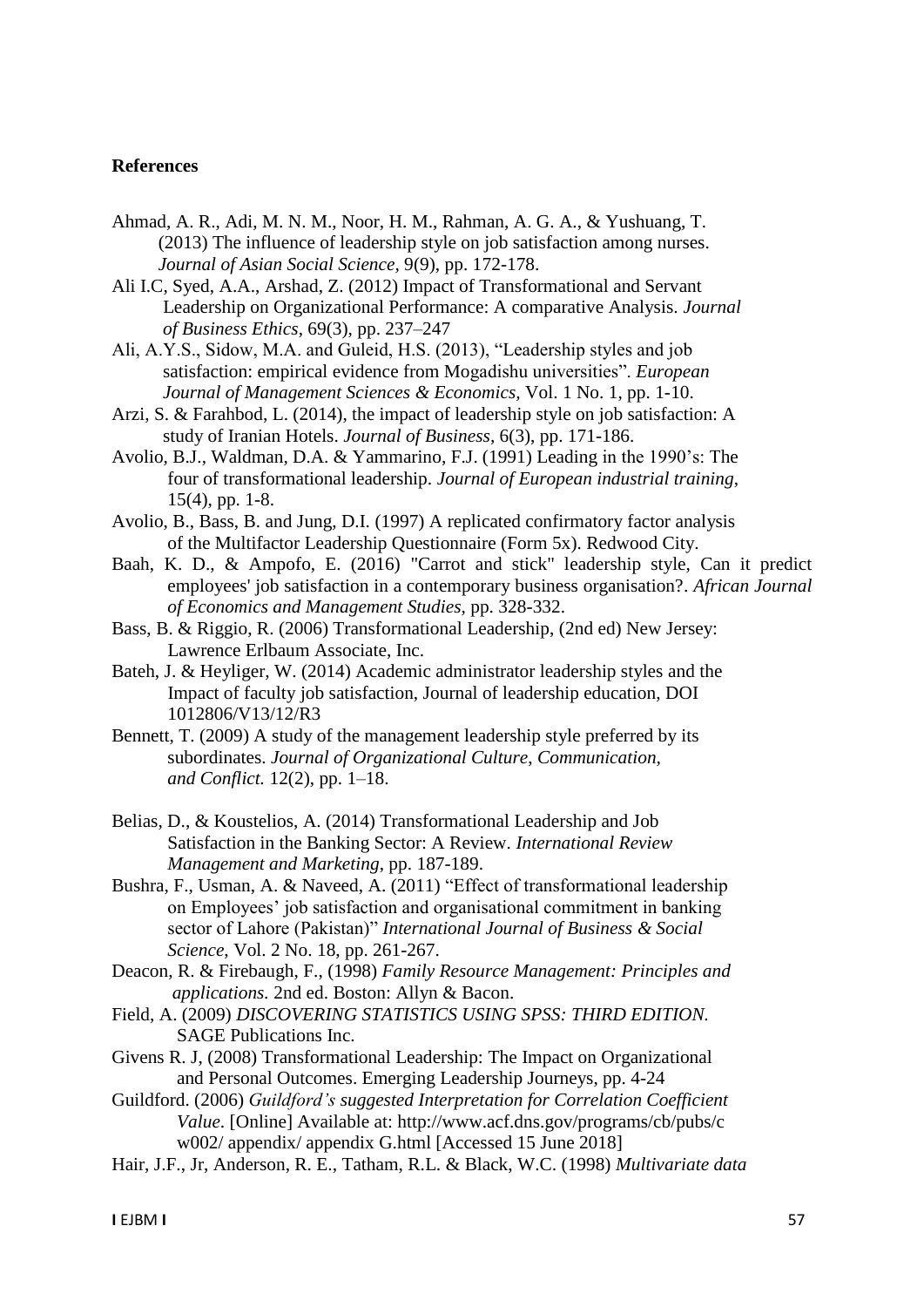*analysis*. 5th edition. Upper Saddle River, NJ: Prentice-Hall.

- Hair, J.K., Black, B. R., Babin, H. B., Anderson, P. R., & Tatham, C.R (2006) *Multivariate data analysis*. 6th edition. New Jersey: Pearson Education, Inc.
- Herzberg F, MausnerB & Snyderman B. (1959) The motivation to work. New York: Wiley, pp. 157.
- Hongnou, O., Tesaputa, K. and Sri-Ampai, A. (2014) "Principals' leadership and teachers' job satisfaction in Lao P.D.R public completed secondary schools", Proceedings of the  $7<sup>th</sup>$  International Conference on Educational Reform, Innovations and Good Practices in Education: Global Perspectives, pp. 690- 700.
- Janssen, O. and Yperen, N.W. (2004) "Employees' goal orientations, the quality of leader-member exchange and the outcomes of job performance and job satisfaction", *Academy of Management Journal,* Vol. 47 No. 3, pp. 368-384
- Javed, H. A., Jaffari, A. A., & Rahim, M. (2014) Leadership Styles and Employees' Job Satisfaction: A Case from the Private Banking Sector of Pakistan. *Journal of Asian Business Strategy*, pp. 41-43.
- Joreskog, K.G. (1999) *How large can a standardized coefficient be*. [Online] Available at: http://www.ssicentral.com/lisrel/techdocs/HowLarge CanaStandardizedCoefficientbe.pdf [Accessed 18 June 2018]
- Kaur, R. (2012) Transformational and Transactional leadership behaviour in selected public and private sector banks in Chandigarh, *International journal of engineering and management sciences*, 3(2), pp.126-133
- Lee. H. Y., & Ahmad, K. Z., (2009) The moderating effect of organizational culture on the relationships between leadership behaviour and organizational commitment and between organizational commitment and job satisfaction and performance. *Leadership & Organization Development Journal,* Vol. 30, No. 1, pp.  $53 - 86$ .
- Locke, E. A. (1976) The nature and causes of job satisfaction. In M. D. Dunnette (Ed.), Handbook of Industrial and Organizational Psychology pp. 1297-1349 Chicago, IL: Rand McNally.
- Loganathan, Roland (2013) The Influence of Leadership Styles on Job Satisfaction at a Cellulose Pulp Mill in Kwazulu-Natal: A Case Study. *Thesis*, pp. 1- 128.
- Long, C., & Thean, L. (2011) Relationship between leadership styles, job satisfaction and employees' turnover intention: A literature review. *Research Journal of Business Management,* 50, pp. 91-100.
- Mberia, A., & Midigo, R. (2016) Leadership styles and employees job satisfaction in public service in Kenya: Understanding the gender factor. *International Journal of Academic Research and Reflection*, pp. 45-47.
- McCann, J. T., Graves, D., & Cox, L. (2014) Servant leadership, employee satisfaction, and organizational performance in rural community hospitals.  *International Journal of Business and Management*, pp. 9-28.
- Metwally, A. H., & El-bishbishy, N. (2014) The impact of transformational leadership style on employee satisfaction. *The Business & Management Review*, pp. 32-33.
- Mester, C., Visser, D. & Roodt, G. (2003) Leadership style and its relation to employee attitudes and behavior. *SA Journal of Industrial Psychology*, pp.72-82
- Mohammad Mosadegh Rad, A., & Hossein Yarmohammadian, M. (2006) A study of relationship between managers' leadership style and employees' job satisfaction. Leadership in Health Services, 19(2), pp. 11-28.